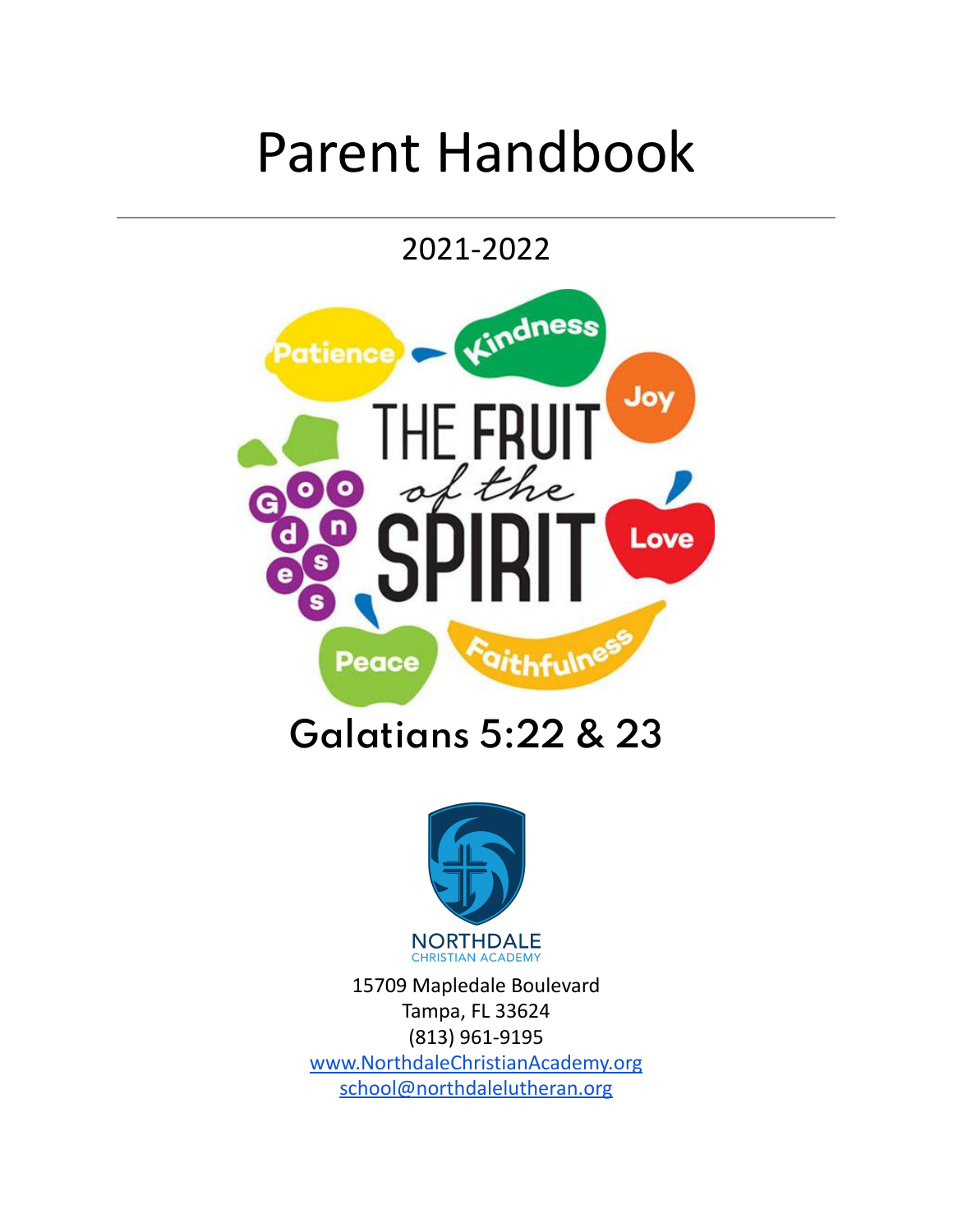## Northdale Christian Academy

Dear Families,

It is with great pleasure that we welcome you and your children to Northdale Christian Academy! Every year new families in the Tampa community are entrusting their children to our teachers at NCA. Like the Tampa community, our student population is increasingly more diverse as our school grows. This brings us joy as we look forward to the day when believers of every nation, tribe, people and language stand before the throne of God in heaven (Revelation 7:9). Every effort of our school focuses on strengthening our students for this life and that life to come.

We appreciate the confidence you have shown in allowing us to train your children. We eagerly look forward to partnering with you in educating and enlightening the next generation of young leaders.

The administration, teachers, and staff of NCA value excellence in education, and we hold ourselves accountable for a thorough education of the whole child – mind, body, and spirit. Every aspect of our school conveys dedication to excellence: a safe, structured, and nurturing learning environment, a desirable student-to-teacher ratio, and well-maintained and expanding facilities, just to name a few.

We trust that this handbook will help you better understand our program of quality Christian education at NCA. We encourage you to carefully read and discuss it with your children and welcome the opportunity to answer any questions.

May God bless our continuing efforts with another outstanding year of educating the mind and enlightening the heart!

In Christ's service,

Mr. Dane Mattes Principal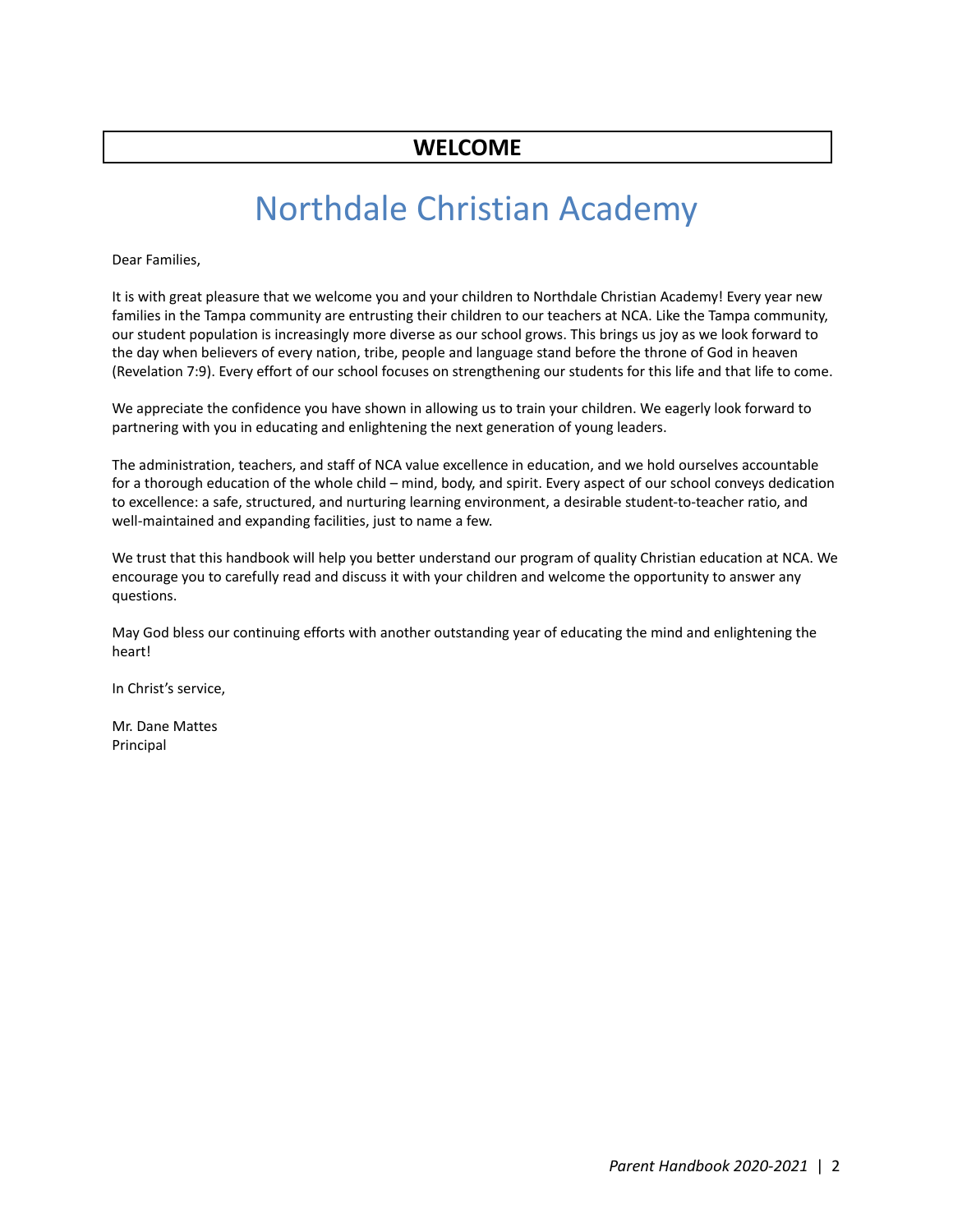### **TABLE OF CONTENTS**

| A Tradition of Excellence                | 4  |
|------------------------------------------|----|
| <b>Statement of Non-Discrimination</b>   | 5  |
| Philosophy                               | 5  |
| Mission/Vision/Objective Statements      | 6  |
| Faculty & Staff List                     | 6  |
| Curriculum                               | 7  |
| <b>Extra-Curricular Activities</b>       | 9  |
| Faculty                                  | 9  |
| Learning Environment                     | 10 |
| Christian Discipline                     | 10 |
| <b>Addressing Concerns</b>               | 15 |
| Home-School Communication                | 15 |
| <b>Admission Guidelines</b>              | 17 |
| Tuition & Fees                           | 18 |
| <b>Arrival &amp; Dismissal</b>           | 19 |
| Attendance                               | 19 |
| Dress Code                               | 21 |
| <b>Extended Care</b>                     | 23 |
| Field Trips & Off-Campus Activities      | 23 |
| <b>Student Progress &amp; Assessment</b> | 24 |
| <b>Student Records &amp; Privacy</b>     | 25 |
| <b>Guidance &amp; Counseling</b>         | 26 |
| Health & Safety                          | 26 |
| Homework                                 | 28 |
| Lunch & Snacks                           | 29 |
| Facilities & Property                    | 29 |
| Parent-Teacher Team                      | 31 |
| Tutoring                                 | 31 |
| <b>Student Singing Performances</b>      | 31 |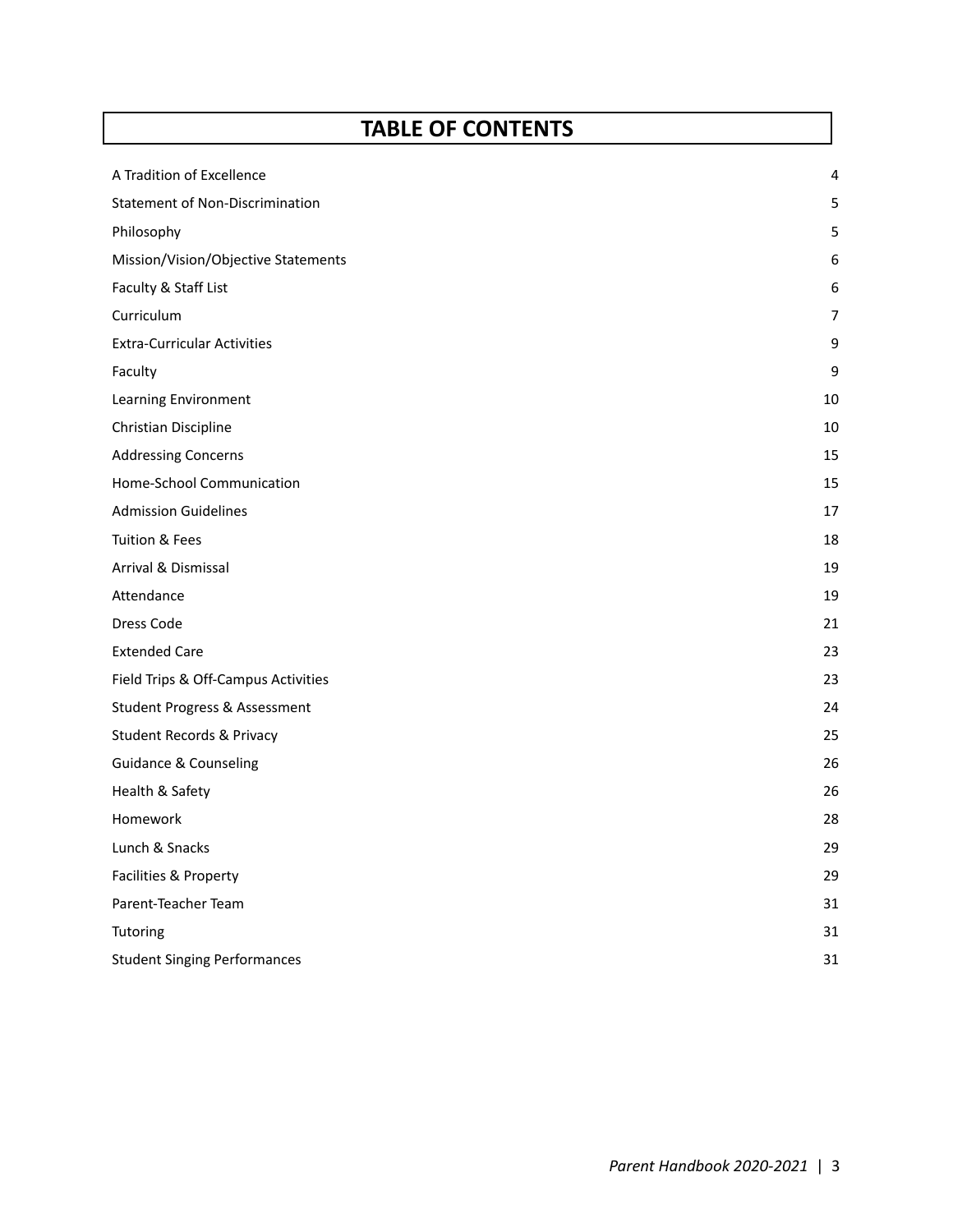### **A TRADITION OF EXCELLENCE**

Northdale Christian Academy is a member of the Wisconsin Evangelical Lutheran Synod (WELS). The WELS has a rich tradition of academic excellence in its preschool through grade 12 school system. The WELS has operated highly regarded schools across the United States, the Caribbean, and elsewhere worldwide for over 150 years. Currently WELS churches and associations operate 387 early childhood centers, 294 elementary schools, 27 high schools, and 2 preparatory schools across the nation serving a total enrollment of 41,848 students (2018-2019). Northdale Christian Academy is part of one of the largest private school networks in America.

The Wisconsin Synod has provided excellent instructors to these schools by training its own teachers since 1884. Each of our teachers has a minimum of a Bachelor of Science in Education degree. Continuing education for our teachers is also a priority through participation in various in-services, conferences, seminars, and classes. It is gratifying to report that, on average, students attending WELS schools annually tend to outperform their peers by a considerable margin on national achievement tests. We humbly thank God for His blessings upon our schools. Northdale Christian Academy is proud to continue this rich tradition of academic excellence in the Tampa community!

#### **Accreditation**

Wisconsin Evangelical Lutheran Synod School Accreditation (WELSSA) has established the standards for accrediting our school. These standards and the WELSSA Commission have been formally recognized and approved by the National Council for Private School Accreditation (NCPSA). NCPSA has established accreditation procedures to facilitate the appropriate application, review, and recognition of qualified and credible accrediting associations serving private schools.

Northdale Christian Academy has received exemplary accreditation. We have proven compliance with WELSSA's educational standards and are a member in good standing. Schools working toward accreditation must complete a comprehensive self-study, host a site visit team of educators outside the school every five years, and develop and implement a school improvement plan to maintain accreditation. The school files an annual report detailing their progress in meeting their goals and staying in compliance with the WELSSA standards.

Standards to be met include:

- 1) The School's Mission and Implementation
- 2) The School's Relationship with the Congregation
- 3) The School's Relationship with the Home
- 4) The School's Relationship with Students
- 5) The School's Relationship with the Community
- 6) The School's Relationship with the Wisconsin Evangelical Lutheran Synod
- 7) The School's Plan for Enrolling Students
- 8) School Climate
- 9) School Governance & Administration
- 10) Professional Personnel (Faculty and Support Staff)
- 11) Curriculum
- 12) Instruction
- 13) Student Services
- 14) Physical Facilities
- 15) Information Management

Northdale Christian Academy was awarded five-year full accreditation in 2011 and again in 2016. The annual School Improvement Plan is available on request from the school office.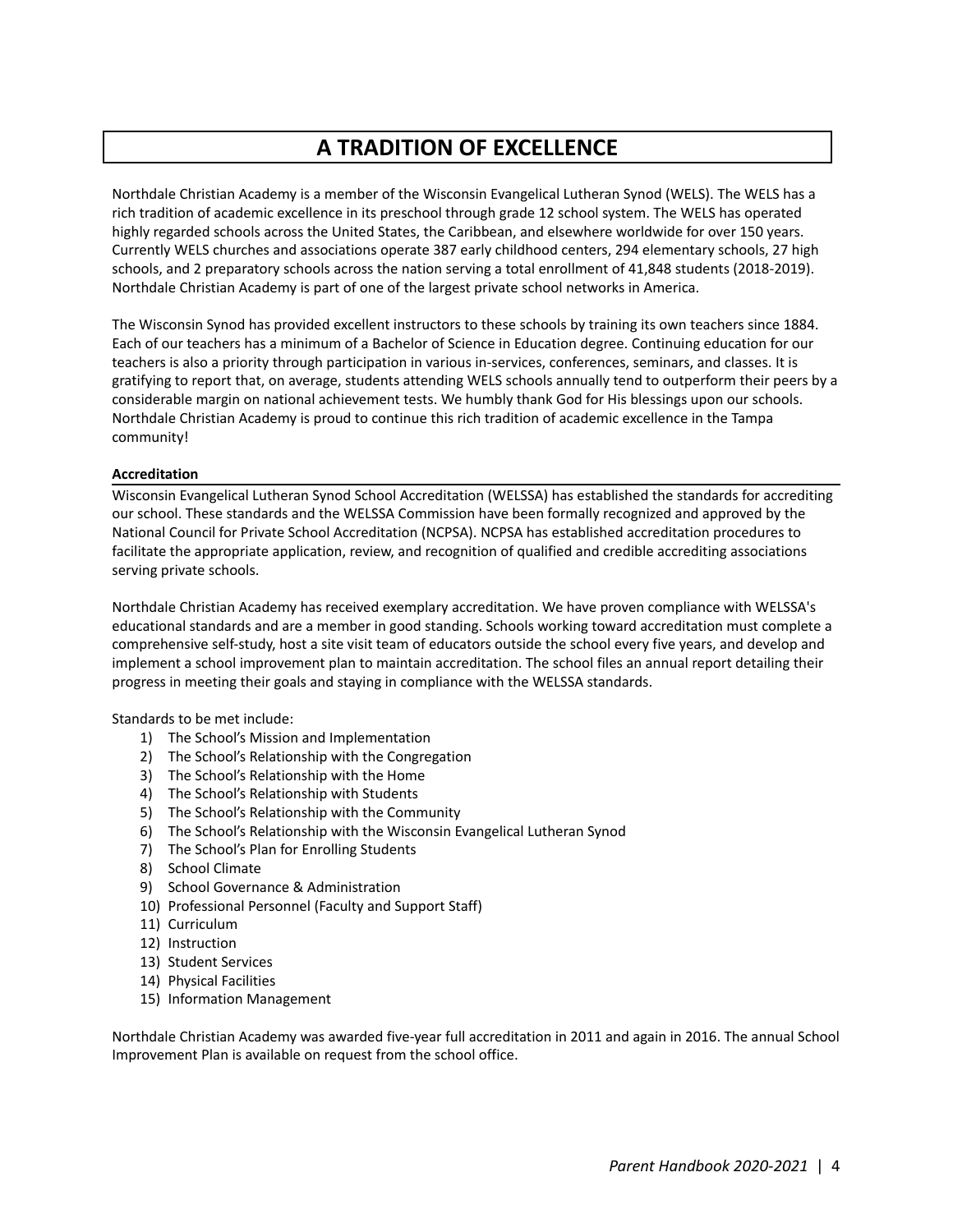### **STATEMENT OF NON-DISCRIMINATION**

As the Bible teaches, "God does not show favoritism" (Acts 10:34). Therefore, Northdale Christian Academy admits students of any race, color, sex, national and ethnic origin to all the rights, privileges, programs, and activities generally accorded or made available to students at the school. It does not discriminate on the basis of race, color, national and ethnic origin in administration of its educational policies, admissions policies, scholarship and loan programs, and athletic and other school-administered programs.

### **PHILOSOPHY**

#### **A Christian School…**

Northdale Christian Academy is dedicated to providing excellence in education for all its students. Our degree-holding teachers are committed to achieving this excellence by maintaining high academic standards; a safe, disciplined, nurturing environment; and proactive home-school communication.

In cooperation with our parents, NCA will provide the knowledge and experience students need to become responsible and caring family members who will be productive citizens and leaders in the multicultural and technological society of the 21<sup>st</sup> century.

NCA offers a comprehensive and varied curriculum, with all subjects being taught from a distinctively Christian perspective. This challenging curriculum is designed with flexibility to meet the needs of each student as it encourages exploration, critical thinking, problem solving, and sound study habits. The ultimate goal is to cultivate and maximize each student's unique talents and abilities, so he/she will be well-equipped to serve as a valuable Christian member of today's society.

Our educational philosophy maintains that each child progresses at an appropriate academic level. To that end our objective is to maintain class sizes of approximately ten students per grade level. Our teachers' dedication and energy ensures that no child is left behind or falls through the cracks.

At NCA each child's individual interests are encouraged and rewarded. Our teachers tailor their teaching to challenge each student, not to a class average. The diverse learning environment at NCA provides its students the opportunity to grow as scholars, musicians, artists, athletes, leaders, citizens – and most certainly as Christians – all to God's glory.

#### **Dedicated to Excellence…**

Northdale Christian Academy's commitment is to assist parents/guardians in the God-given responsibility to "…bring up children in the training and instruction of the Lord." (Ephesians 6:4) Christian education is Christ-centered education. The Savior and His love for us are at the heart of all we think, do, and say. Parents and teachers alike have confidence in the Lord's command and promise: "Train a child in the way he should go, and when he is old he will not turn from it" (Proverbs 22:6).

Northdale Christian Academy is a place where children learn to fold their hands and bow their heads and talk to God. It's a place where the Bible serves as the framework for absolute guidance and truth. It's a place where love for God and His Word are instilled and nurtured in our precious children. It's a place to learn Bible stories and apply them to everyday life. It's a place to mold and shape the hearts and minds of impressionable children for a life of faith. In short, NCA is a place where children grow in their relationship with the Lord on their journey toward Christian maturity.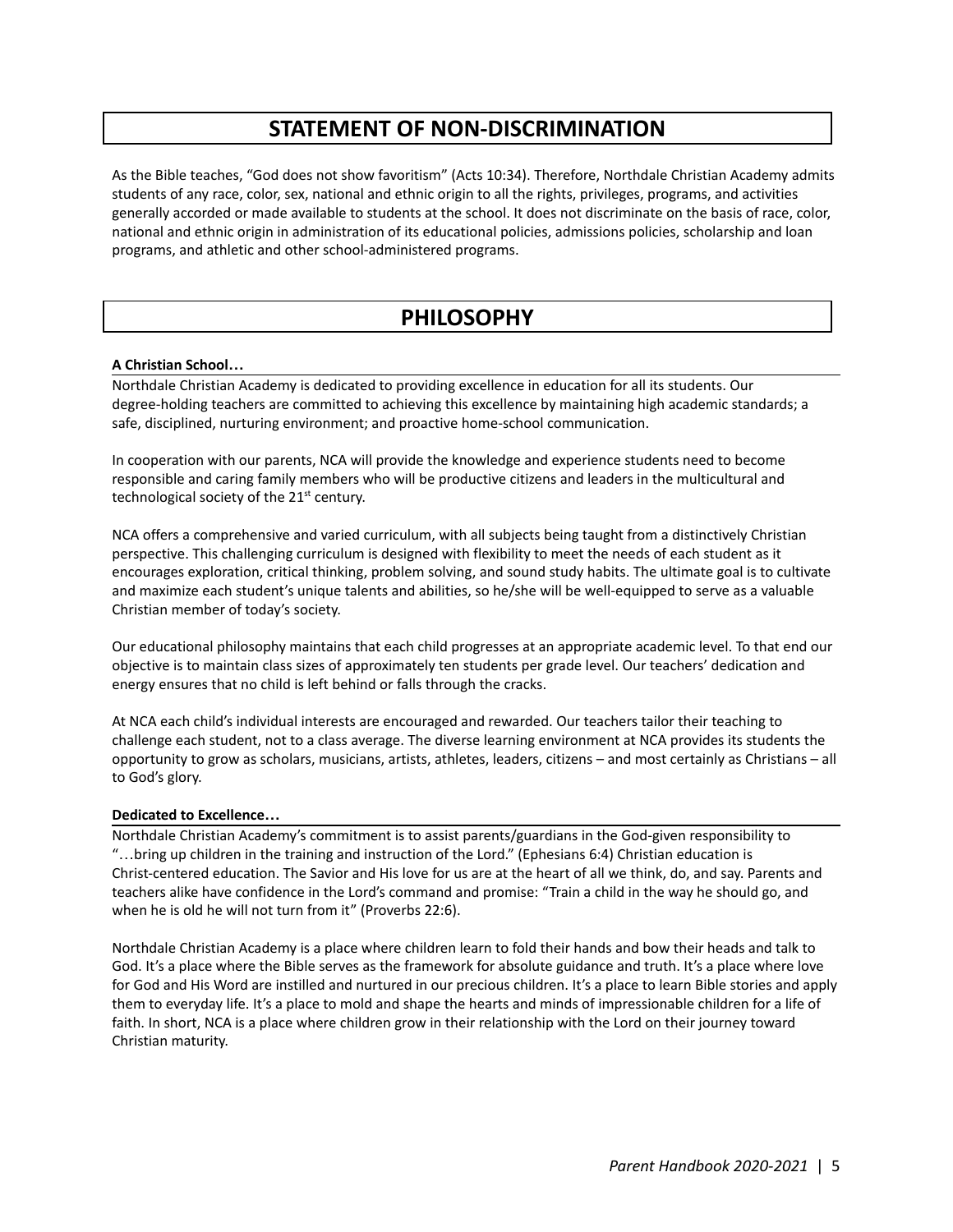#### **School Establishment and Governance**

Northdale Christian Academy began in August of 2000 and presently serves students in kindergarten through eighth grade. It is maintained and supported by Northdale Lutheran Church, a member congregation of the Wisconsin Evangelical Lutheran Synod (WELS). The school's control and supervision are exercised by the voting membership of Northdale Lutheran Church through its Ministry Leadership Team (MLT) and the appointed School Ministry Board (SMB).

### **MISSION/VISION/OBJECTIVES STATEMENTS**

#### **Mission**

Northdale Christian Academy assists families by providing an excellent education in a safe, Christian environment.

#### **Vision**

Northdale Christian Academy prepares students four years old through eighth grade with a comprehensive educational program. The Biblical viewpoint encompasses all aspects of our academy's ideology through the social, emotional, physical, and academic disciplines. Our qualified Christian teachers partner with families to equip students with the skills to be life-long learners who successfully navigate and contribute as members of a diverse society.

#### **Objectives**

The Christian education program of Northdale Christian Academy strives to provide for each child's complete educational welfare and to guide him or her in the maximum development of his or her spiritual, emotional, mental, and physical abilities. Parents and teachers must work together in their common goal of training God's children to walk in His ways. The objectives of the school are as follows:

- Provide daily opportunities to each child to grow in the knowledge of Jesus Christ as his/her Lord and Savior through the diligent teaching of God's Word.
- Provide a Christian environment to nurture each student's individual development spiritually, intellectually, emotionally, and physically.
- Provide for the student's spiritual and earthly welfare by means of complete Scriptural education, as well as teaching all secular subjects from the Christian viewpoint.
- Teach students to faithfully use their time, talents, and treasures to glorify God, and provide opportunities for service in the community.
- Offer assistance in Christian parenting for all families.
- Equip students to share the love of Jesus with others through their words and actions.
- Set a clearly defined code of conduct and teach all students respect for rules and others' rights as God's Word directs us.
- Promote opportunities for parental involvement in carrying out NCA's mission.

### **FACULTY & STAFF**

*Administration:*

Principal Dane Mattes Pastor Matthew Guse Nick Koren (School Ministry Board Chairman) David Mosakowski (School Ministry Board Secretary) Nick Allan (School Ministry Board Member)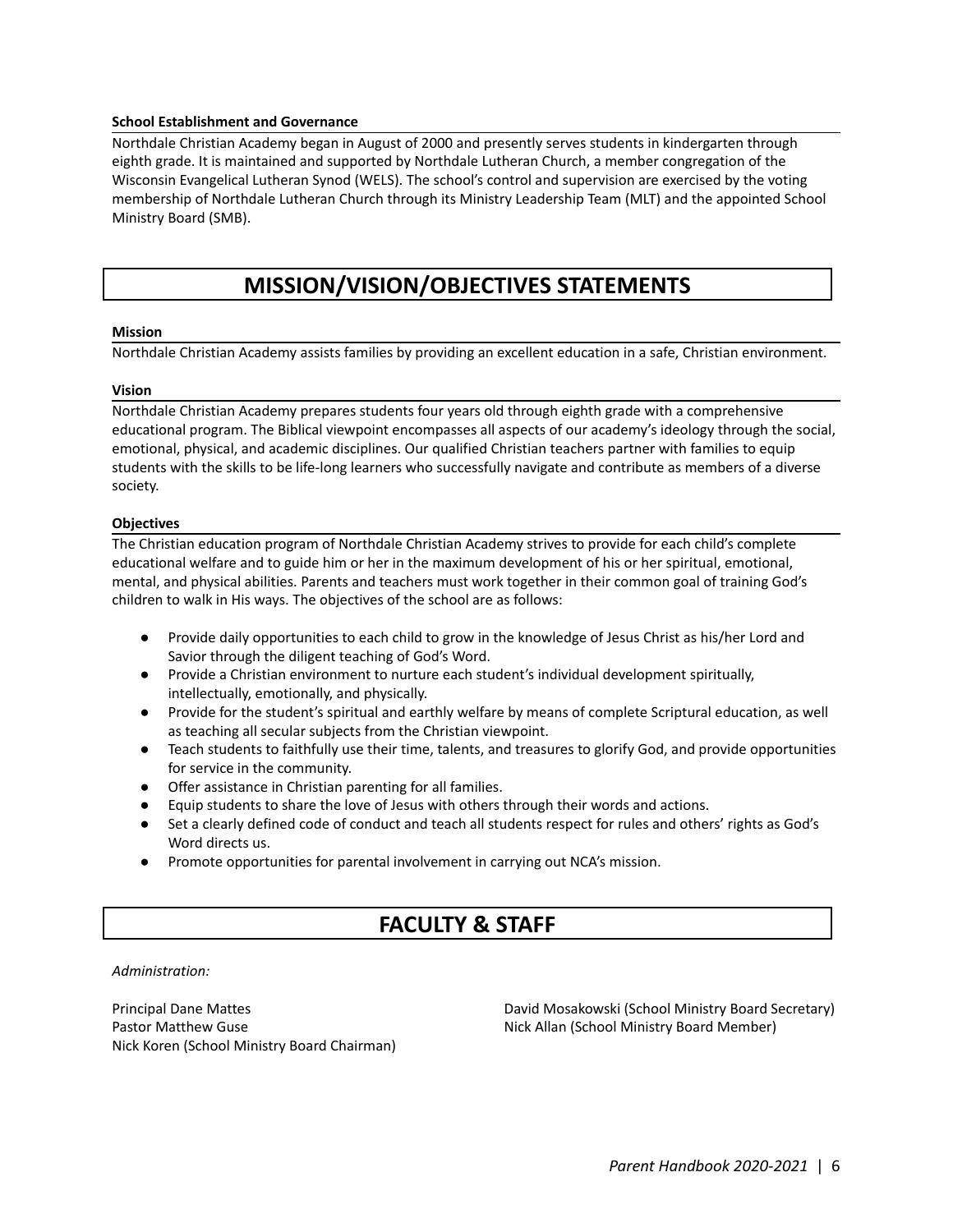*Teachers:*

Joanne Mattes (VPK & Childcare Director) Bethany Schwartz (Kindergarten) Aimee Hardman (Grades 1 & 2) Christopher Haring (Grades 3 & 4) Ethan Jaeger (Grades 5 & 6) Dane Mattes (Math and Science, Grades 7 & 8)

*Support Staff:*

Kallie Mendez (administrative assistant, after school care)

Pastor Guse (Catechism, Grades 7 & 8) Elizabeth Guse (Language Arts, Grade 2 and Math, Grade 3) Steve Schroeder (Word of God, Grades 7 & 8) Sarah Schroeder (Language Arts, Grades 7 & 8)

Jennifer Storm (early childhood aide) Angel Allan (after school care)

#### *Volunteers:*

At Northdale, we seek to develop and maintain a thriving volunteer community. We thank our volunteers for their many and varied services to Northdale Christian Academy. Their work is often done behind-the-scenes and without recognition. They are a blessing to this ministry.

### **CURRICULUM**

The curriculum at Northdale Christian Academy seeks to educate the mind and enlighten the heart through the timeless truths of God's Word. Northdale's curricular framework is balanced and comprehensive. Its design promotes cognitive growth in all of its objectives, activities, strategies, and resources. The curriculum considers the wide range of cultural backgrounds and learning styles of its students, offering flexibility to remediate the struggling student while also enriching the gifted learner. The Northdale Christian Academy student will be fully equipped with the tools needed to succeed in and out of the classroom.

#### **Religion**

The main component of Northdale's religion curriculum is the Christ Light series, which presents both Old and New Testament Bible stories in an exciting, colorful, and memorable way. Each lesson has a key truth that is meaningfully discussed and applied to the children's lives. This comprehensive curriculum gives students a firmly rooted foundation in God's Word, equipping them to live as children of God. Memorization skills are enhanced as students commit Bible passages to memory. Every Wednesday morning, the students gather for a brief chapel service in the church. Parents and friends are invited to join the students for this devotion. The devotions will include the collection of offerings for our school mission projects. During Advent (December) and Lent (March/April), chapel services are conducted in a more formal worship service where members of Northdale Lutheran Church are also in attendance.

#### **Language Arts**

A clear understanding of the English language is imperative for success in all areas of the curriculum and everyday life. Northdale's language arts curriculum accomplishes this through its integration of reading, phonics programs, writing, spelling, grammar, and oral expression in a sequential and developmentally appropriate order.

#### *Reading:*

Students develop a love for reading through phonics-based instruction that incorporates thematic units of high-quality literature, poetry, short stories, and plays. The curriculum emphasizes listening and comprehension skills while developing the ability to read critically. Each classroom has its own selection of age-appropriate literature along with an extensive school library.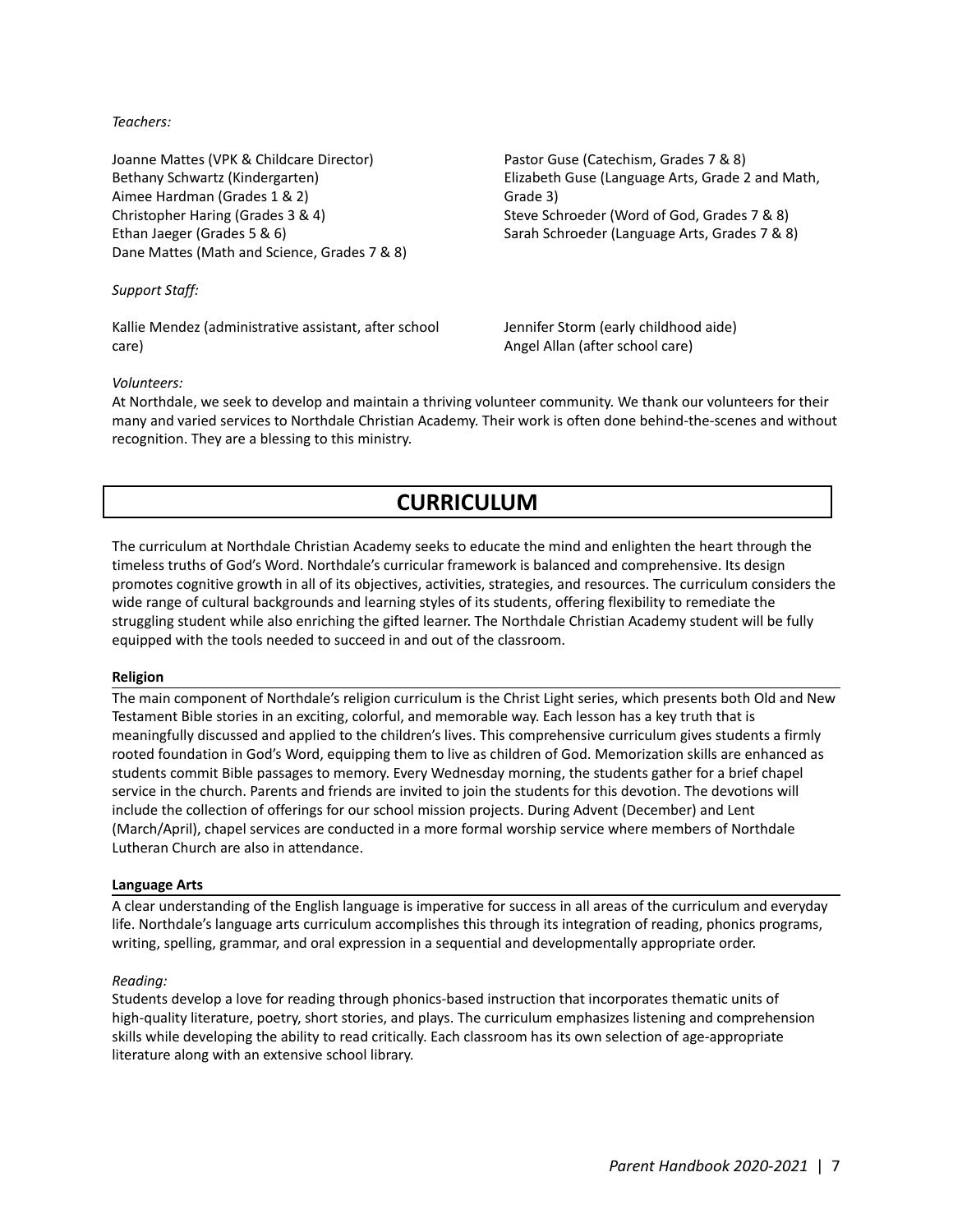#### *Writing:*

Students are taught to be proficient writers in a step-by-step composition process that includes phrases, sentences, paragraphs, reports, letters, poetry, journals, and short stories. Grammar is taught and stressed in all writing lessons. Students are encouraged to exercise their free expression and creativity.

#### *Spelling:*

The spelling component of the curriculum develops the sound/spelling connection in language, provides dictation practice, and incorporates and reviews vocabulary words in weekly units.

#### *Oral Expression:*

Students develop public speaking skills through experiences in show-and-tell, oral reports, and class presentations.

#### **Mathematics**

A thorough mathematics curriculum is critical for success in our ever-changing world. The traditional math approach at NCA gives students a firm foundation in computation, math concepts, problem-solving strategies, and data interpretation. This foundation is constructed through daily instruction and cumulative review. Our teachers incorporate hands-on instructional strategies when appropriate through the use of manipulatives and real-life applications to build mathematical knowledge.

#### **Technology**

The development and use of modern technology continue to evolve and shape our lives. To gain proficiency in this technological age, technology education at NCA begins in kindergarten. Students are given the opportunity to develop familiarity with the physical structure and operation of various forms of personal computing devices to supplement cognitive growth. Each classroom is equipped with high-speed Internet access and technology devices (tablets and Chromebooks). Technology is integrated into teacher instruction and student learning in a way that enhances educational learning opportunities.

#### **Science**

The science curriculum at NCA leads children to a greater appreciation of the awe-inspiring world in which they live. Through textbook investigation, hands-on experimentation, special group projects, and technology-aided presentations, students discover various aspects of physical, earth, and life science. Special emphasis is placed on developing skills such as observing, comparing, hypothesizing, predicting, measuring, testing, and interpreting.

#### **Social Studies**

The scope of study in Northdale's social studies curriculum includes exposure to a variety of social science disciplines: world cultures, values and customs, history, geography, sociology, current events, economics, and civics. Instruction and activities in these areas are structured to help young students develop skills such as critical thinking, decision-making, identifying cause-and-effect relationships, and reading charts, maps, and graphs. This curriculum aspires to give students the necessary tools to be active, well-adjusted citizens and leaders in today's world.

#### **Music**

NCA music program contains the integrated components of music theory, voice development, and music appreciation. Basic elements such as notation, rhythm, and music terminology prepare the children to read music and explore musical instruments. Students practice note reading and rhythmic exercises through the use of recorders, boomwhackers, xylophones, drums, and other percussion instruments. Vocal skills are developed through pitch exploration, ear training, and daily classroom singing. Students are introduced to famous composers and some of their works. In an effort to showcase the musical talents and accomplishments of our young musicians, several public performances are planned throughout the year.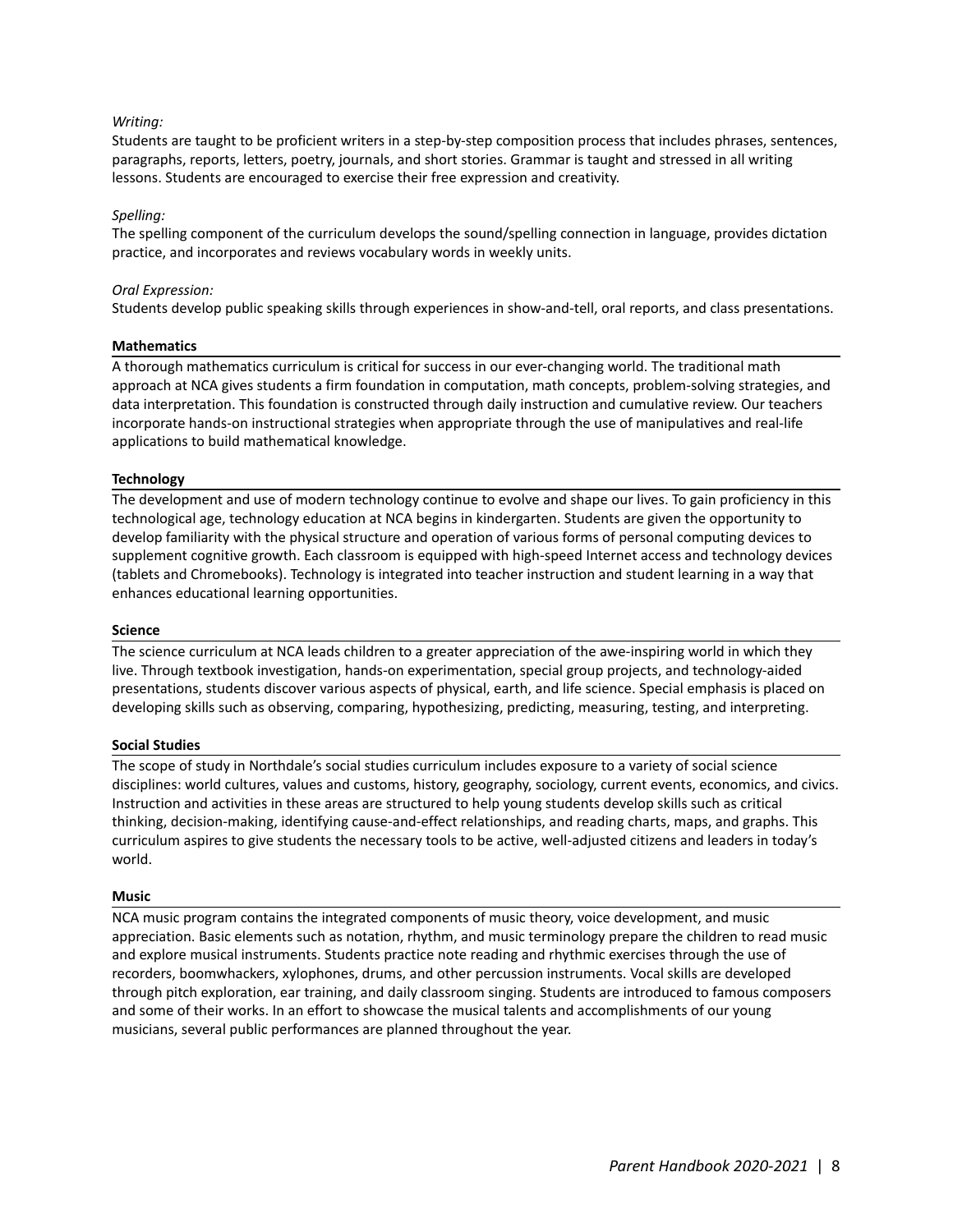#### **Art**

Concepts such as line, shape, form, color, pattern, design, and composition are developed in an art curriculum that allows children to express their creativity and discover their talents. Young artists learn to value not only the product but also the process. The children also enjoy exposure to well-known artists, their unique styles, and classical works. Other goals include the development of fine-motor skills, improvement of hand-eye coordination, and experiences in collaborative learning. Student artwork is displayed in classrooms and hallways as part of an on-going art fair.

#### **Physical Education**

The goals of NCA physical education program include instruction in the rules, skills, and strategies of team and individual sports; physical fitness and cardiovascular development; practical experiences in leadership, teamwork, and sportsmanship; and development of a positive self-image in a safe, structured environment. Expectations include participation in all games and activities, respect for peers and instructors, proper care of equipment, and cooperation. The PE program is designed to enable each child to achieve success while developing an interest in life-long physical activity. Participation in PE for students with medical problems or physical limitations will be modified as needed.

### **EXTRA-CURRICULAR ACTIVITIES**

#### **Individual Music Lessons**

Individual piano lessons are offered during or after the school day by a contracted piano teacher. The cost for this service is \$20 for each 30-minute lesson. Payment will be made through your TADS account. For more details or to sign up for lessons, please contact the office (813-961-9195 or [school@northdalelutheran.org\)](mailto:school@northdalelutheran.org).

#### **Theater Program**

Students with an interest in acting have a variety of opportunities within the theater program to develop their talents both on and off the stage. Our annual spring musical production is the centerpiece of the theater program.

#### **Athletics**

In our athletic program, our coaches encourage students to develop personal commitment, teamwork, and good sportsmanship. Northdale Christian Academy offers organized after-school athletic programs including flag football, basketball, soccer, and track and field to help young, aspiring athletes learn the rules and develop their skills. Active participation in athletics strengthens friendships, enhances team-building skills, improves coordination and strength, and promotes physical well-being. The children ultimately learn to view sports competition as both fun and rewarding. Dates and times are released seasonally. As NCA grows and expands, the athletic program will also increase, thereby offering additional sports in years to come.

#### **After School Clubs**

As our school grows, we seek to provide additional opportunities for all students to develop their interests and use their God-given talents. We are eager to explore additional opportunities for after school clubs that will allow students to do so. After School Club programs are approved on a case-by-case basis by the principal.

### **FACULTY**

The dedication, professionalism, and training of any school's faculty are determining factors in assessing the degree of excellence of that educational institution. To facilitate the exceptional academic quality for which NCA was established, classroom teachers possess at minimum a Bachelor of Science in Education degree and are required to maintain or pursue state and WELS certification. Additionally, in order to ensure staff expertise in a broad sphere of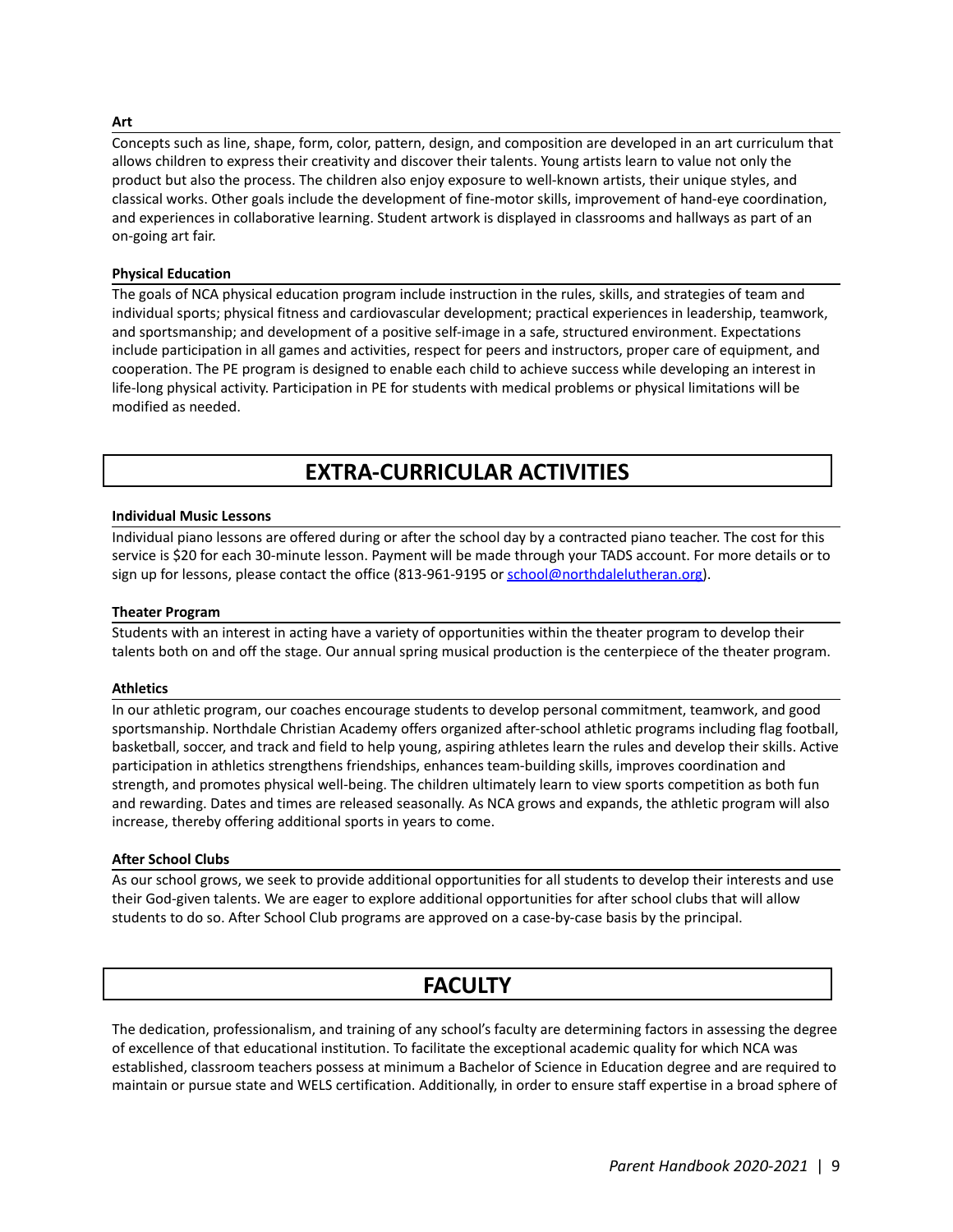disciplines, teachers are encouraged to earn advanced specialist degrees in areas of interest, attend professional development seminars and workshops, or seek enrollment in a post-graduate program at an accredited university.

### **LEARNING ENVIRONMENT**

Respect and educational purpose characterize the classroom environment at Northdale. The NCA code of conduct promotes responsibility, respect, civility, and academic excellence in a safe learning and teaching environment. This learning atmosphere is relaxed but orderly – a place where instruction can take place and the satisfaction of academic accomplishment can be experienced.

### **CHRISTIAN DISCIPLINE**

In keeping with Northdale's mission to develop Christian character and instill self-discipline, faculty and staff members strive to clearly communicate all school rules and classroom guidelines regarding student conduct. These rules and guidelines are shared with the parents at the start of the school year. Conformity to these rules is expected at all times, whether in the classroom, on the playground, elsewhere on the school campus, or any school-sponsored event. Students are expected to follow these rules out of love for God, respect for their teachers, and consideration for their fellow students.

The staff is responsible for the children left under their care each day. The principal and teachers use their discretion whenever discipline is deemed necessary. Parents can rest assured that all discipline is carried out in the spirit of Christian love by teachers who genuinely care about each child. Discipline comes from the word "disciple" – to teach. Discipline is a way of teaching children to make proper choices. Discipline, then, is viewed not as punishment, but loving correction. No form of physical, corporal, or emotionally abusive disciplinary measures are used at any time.

Discipline is administered for the following unacceptable behaviors and may lead to detention, suspension, confiscation of material, and/or other disciplinary action:

- Being disrespectful, rude, or disobedient to school personnel
- Using inappropriate, vulgar, or obscene language
- Stealing or possessing items not belonging to you
- Violation of dress code
- Failing to complete assigned school work
- Excessive tardiness
- Cheating on tests or homework
- Harassment of fellow students
- Vandalizing/defacing school property (parents will be financially liable)
- Leaving class/school without permission
- Skipping class
- Being out of class without permission
- Attitude and examples which are detrimental to the welfare of other students
- Gambling
- False pulling of fire alarms (fee may be incurred)
- Possession of toy guns, knives, radios, electronic games, iPads, cell phones, or any other electronic equipment, or possession of illicit substances. Cell phones or other devices brought to school should be given to the teacher for safe keeping at the beginning of the day.

#### **Disciplinary Procedures**

In the event that a student fails to observe the NCA Student Conduct and Discipline Policy, a discipline process is initiated as follows: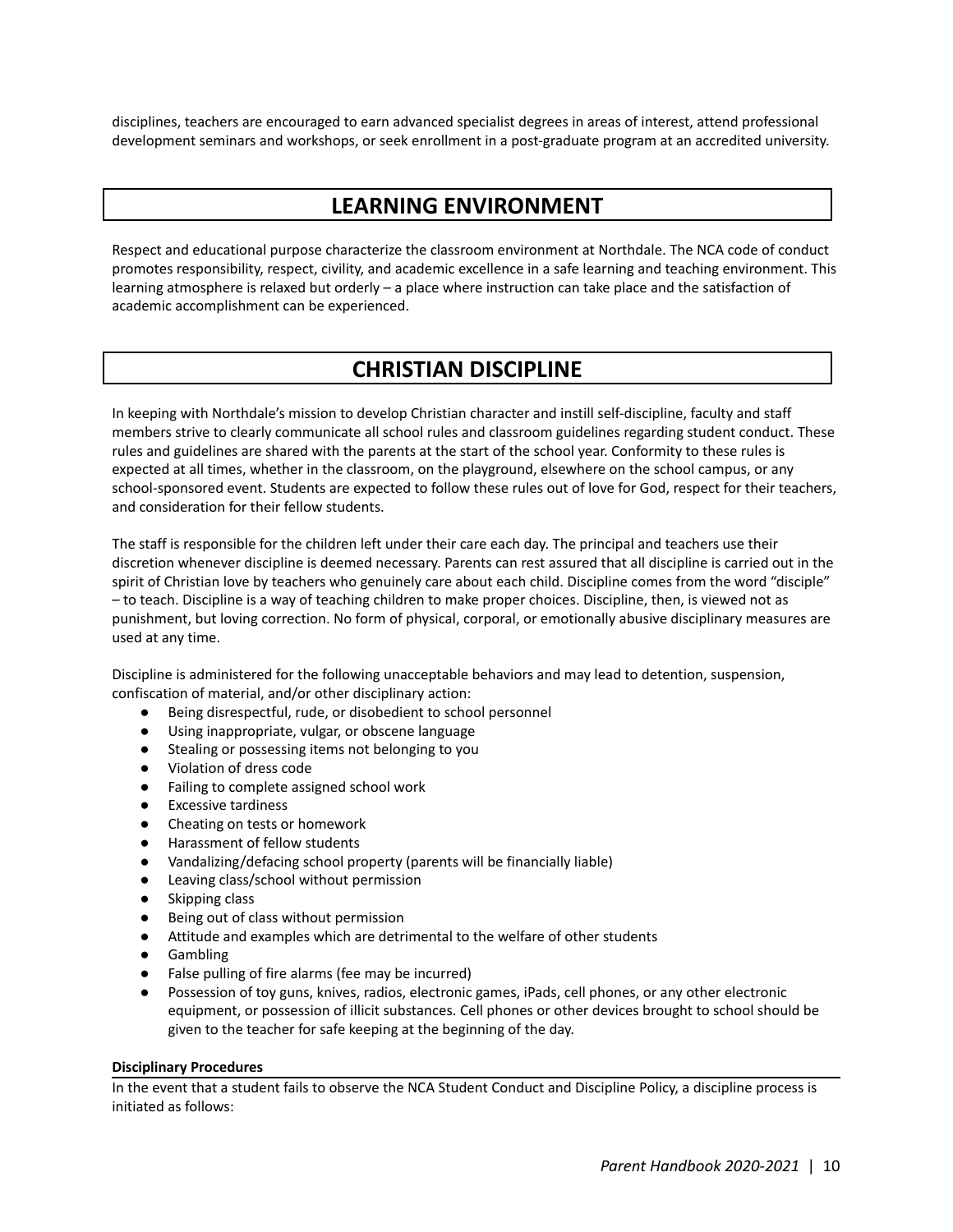- 1. The infraction is brought to the student's attention.
- 2. The incident is documented by the teacher.
- 3. By means of personal counseling, the teacher and student work together to achieve resolution. This may result temporarily in extra duties or the loss of privileges for the student. Whenever consequences are administered, they will be consistent, logical, and motivated by love for the child.
- 4. Parents may receive a phone call, hand-written note, or email message from the teacher indicating concern for the student's behavior and inviting parental involvement.
- 5. Ongoing infractions may result in student conferences with the principal and/or pastor.
- 6. A teacher or administrator may request a parent conference in which behavioral issues are identified and solutions are discussed.
- 7. A student can be placed on probation for repeated violations. The student will remain on probation until the next marking period.
- 8. A student may be suspended for continued violation of school rules. The types and quantities of violations are taken into consideration. A suspension may be 1-5 days and may be served at home or in the school as directed by the administration.
- 9. If a student persists in his/her lack of cooperation as indicated by an unwilling spirit, rebellious behavior, or unacceptable attitude, the parents will be asked to withdraw the child.

Parents with questions or concerns about disciplinary actions should address them to the principal. The principal will then decide on the proper course of action, whether that is through counseling, scheduling a meeting with the teacher, or a referral for other counseling or therapy services.

As disciplinary situations arise, we will approach our concerns with prayer and Christian love, always seeking to arrive at peaceful and proper solutions that are in the best interests of the child.

Disciplinary procedures for unacceptable/inappropriate behavior by students may include, but are not limited to:

#### **Classroom teachers may discipline by:**

- Warning/counseling
- Time out
- Loss of privileges
- Recess or lunch detention
- After school detention
- Referring students to administration

#### **Students referred to administration may be disciplined by:**

- Warning/counseling
- Detention
- Parent conferences
- Action taken will be based on the severity of the offense and in accordance with the physical development of the student involved. Examples include, but are not limited to:
	- o In-school suspension
	- o Out-of-school suspension
	- o Probation
	- o Loss of privilege to take part in extracurricular activities
	- o Legal action (court)
	- o Recommendation for alternative school

#### **Bullying**

#### *Definition:*

An imbalance of power: Children who bully use their power – such as physical strength, access to embarrassing information, or popularity – to control or harm others. Power imbalances can change over time and in different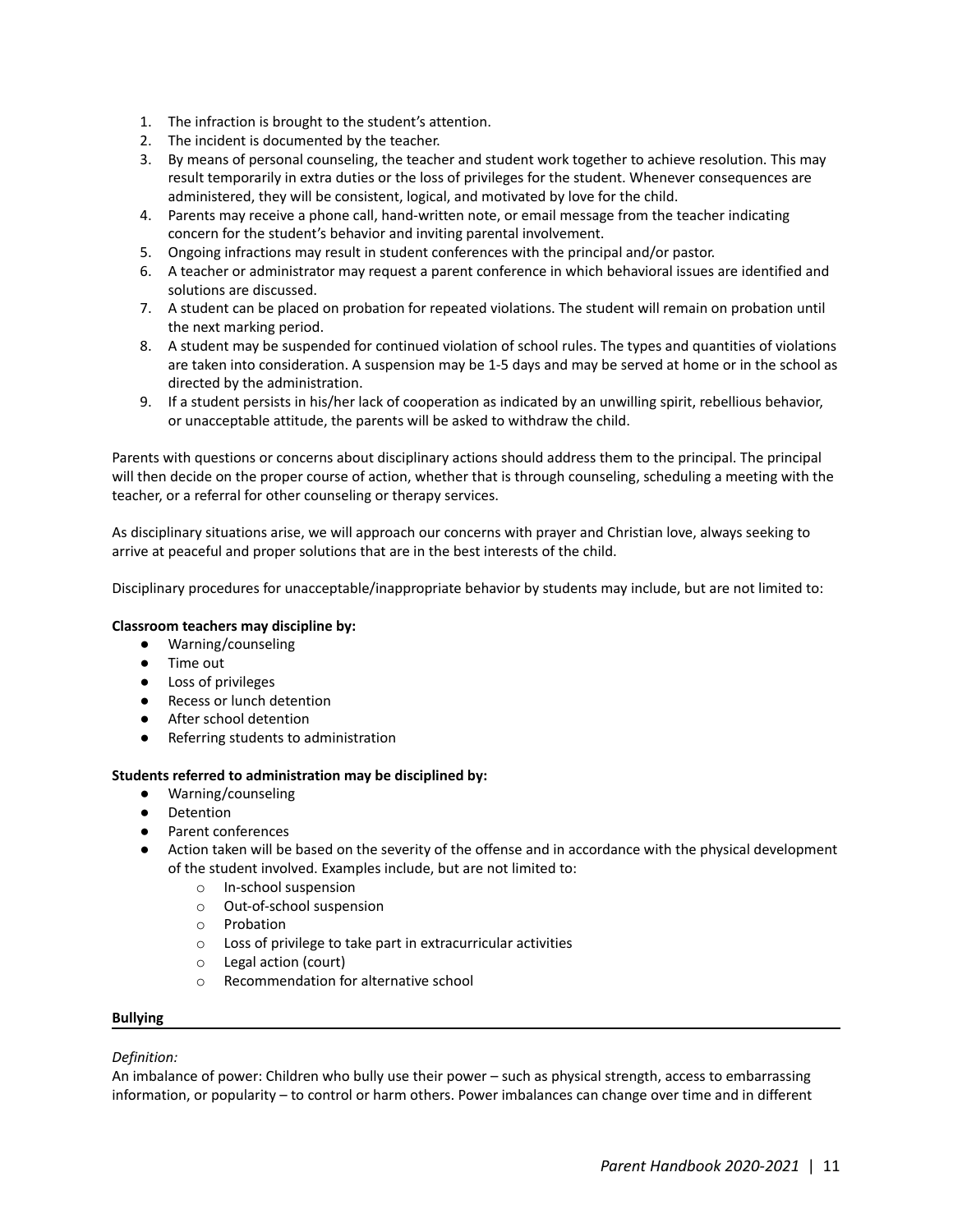situations, even if they involve the same people. This behavior is repeated consistently over a period of time. (Bullying is malicious behavior and involves more than joking behavior between friends or a child with a strong personality.)

#### *Repetition:*

Bullying behaviors happen more than once or have the potential to happen more than once.

Bullying may involve, but is not limited to, name-calling, slurs, rumors, jokes, false accusations, intimidation, stalking, innuendos, demeaning comments, pranks, social isolation, obscene gestures, cyber-bullying or other verbal or written misconduct. Cyber-bullying includes the following misuses of technology: teasing, intimidating, or making false accusations about another student by way of any technological tool, such as sending or posting inappropriate email messages, instant messages, text messages, digital images, or website postings (including blogs and social network sites). This definition includes students who either directly engage in an act of bullying or who, by their behavior, support another student's act of bullying.

This policy prohibits bullying that occurs:

- On school premises before, during, or after school hours.
- On any vehicle used as part of any school activity.
- During any school function, extracurricular activity, or other school-sponsored event or activity.

#### *Reporting Complaints:*

Each student and parent has a duty to report any bullying to the school immediately. If a student experiences (or a parent witnesses or learns of) any incident of bullying, the incident must be promptly reported to the principal, pastor, or faculty member.

#### *Disciplinary Action:*

Any student found to have violated this policy may be subject to appropriate disciplinary action, which may include: temporary removal from the classroom, loss of privileges, detention, counseling, parent conference, suspension, expulsion, and/or notification to the appropriate authorities. This disciplinary action may be unique to the individual incident and may vary in method and severity based on the discretion of the administration.

False reports or accusations of bullying also constitute a violation of this policy and may subject the offending party to appropriate disciplinary action.

#### **Anti-Harassment Policy**

Northdale Christian Academy is committed to providing a positive and productive learning environment free from sexual or racial harassment. Sexual or racial harassment shall not be tolerated in the school. Harassment of students by employees, other students, or others having business or other contact with the school is strictly prohibited.

All forms of harassment are prohibited at school, on school property, and at all school-sponsored programs or events. Harassment may result from verbal or physical conduct or written or graphic material. Harassment may include, but is not limited to: verbal harassment or abuse; pressure for sexual activity; repeated remarks to a person with sexual, discriminating, or demeaning implications; unwelcome touching; or suggesting or demanding sexual involvement accompanied by implied or explicit threats concerning a student's grades, participating in extracurricular activities, etc.

All victims of harassment and witnesses of such harassment are encouraged to report the incident immediately. Reports should be made to the principal, pastor, or faculty member. An investigation by the principal is required in order to resolve the problem. If a person's alleged behavior is found to be harassment, that person will be subject to discipline under the employee or student code of conduct.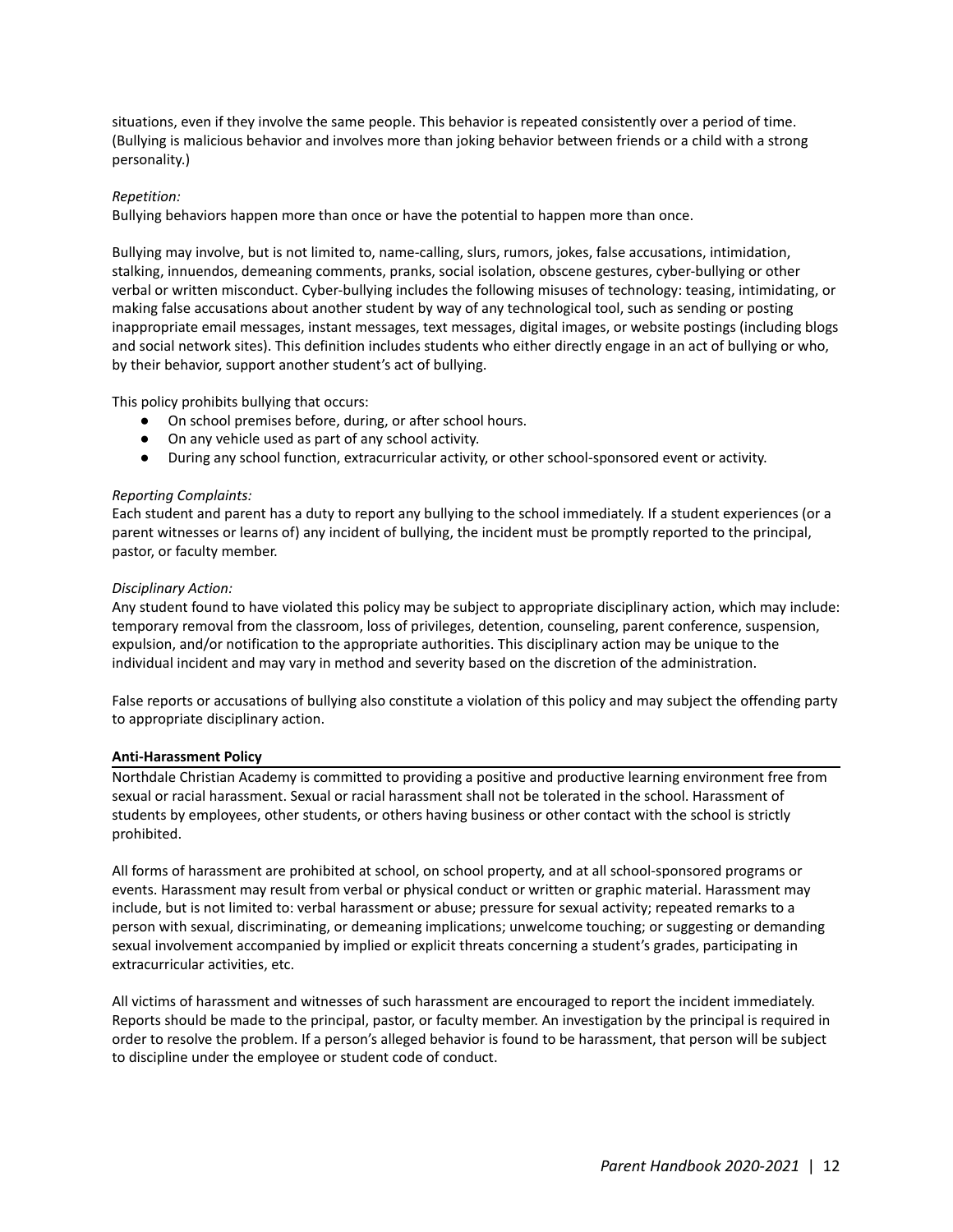#### **After-School Detention**

It is important for students to accept responsibility for their actions. The purpose of after school detention is to correct minor behavior problems. Detention notices are communicated with parents/guardians directly.

In looking at a student's past behavior and facts of an incident, the principal may assign a different penalty. The number of days of detention will increase for repeated offenses. The principal, after consultation with the teacher, has the final decision for disciplinary action. School community services may be substituted for detention in some instances.

Detention will be assigned for the following infractions – as deemed necessary:

- 1. Habitual refusal or failure to do homework.
- 2. Habitual refusal or failure to do classwork.
- 3. Infractions of the teacher's code of conduct and classroom policy.
- 4. Excessive tardiness.
- 5. Failure to abide by school policies and procedures (dress code, etc.)

After school detentions will be served from 3:15-4:15 PM as needed. Please note that students not picked up at 4:15 PM will be signed into the After School Care Program. In addition, detentions take precedence over any extra-curricular activities.

#### **Disciplinary Probation**

Under certain circumstances, a student's behavior may warrant a more severe disciplinary intervention. Probation is intended to serve as a formal and serious warning to the student and his/her parents. During the probationary period the student will be focused upon improving conduct. It is also a period during which a student violating school rules is subject to further disciplinary action. At the discretion of the principal, probationary status may include one or more sanctions such as restriction of participation in school activities and/or other privileges.

#### *Conditions:*

- A student can be placed on probation for repeated violations of school rules.
- Student progress will be reviewed periodically.
- Disciplinary probation can be started at any time during the school year.
- Parent cooperation is expected in monitoring concerns.
- Duration of the probationary status will be a minimum of one marking period.
- Both student and parents must meet school requirements.
- Student failure to improve conduct may result in a recommendation for alternative schooling.

#### **Suspension and Expulsion Policy**

In-School Suspension (ISS) – The principal may institute an ISS for discipline purposes. The student will be placed in a physical setting where there will be appropriate supervision by a designated person. Any disruption by the student in this setting will result in the student being sent home.

Out-of-School Suspension (OSS) – The principal may suspend any student from attendance at school or any school-related activity on or off campus or from attendance at a specified class or classes.

The final authority to expel a student from Northdale Christian Academy rests with the School Ministry Board.

#### **Documentation**

The school will use the approved form to document discipline occurrences. Parents will be notified of such cases. In extreme cases, a student may face suspension or expulsion at the discretion of the principal in consultation with the School Ministry Board. All such forms become part of a student's permanent file.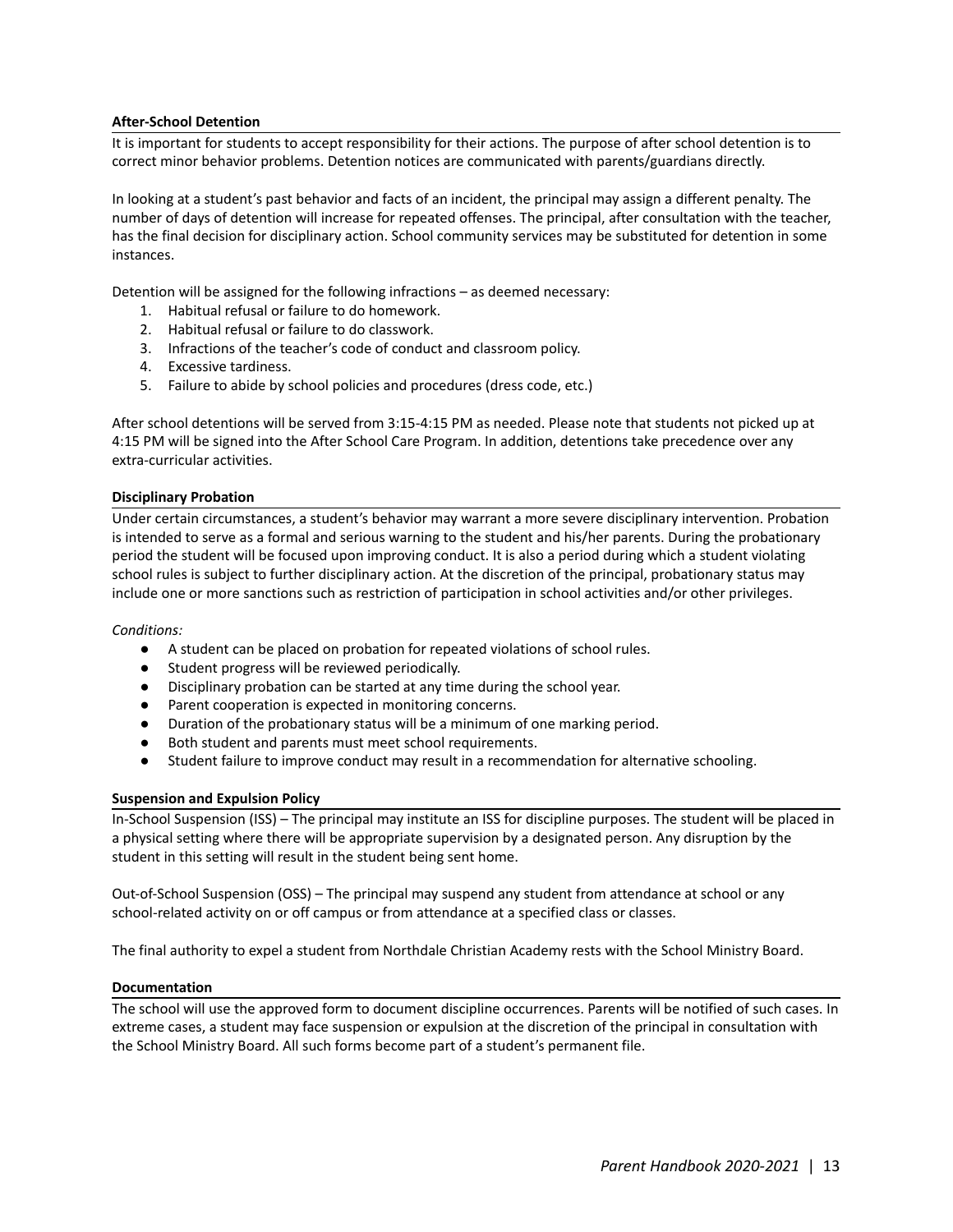#### **Categories of Offenses**

3<sup>rd</sup> Level Offenses (Zero Tolerance): The School Ministry Board has established a zero-tolerance policy for serious offenses involving or related to the following:

- 1) Drugs
- 2) Alcohol
- 3) Assault (defined as a physical attack with the intent to inflict physical harm)
- 4) Bomb threats
- 5) Destruction of school property
- 6) False fire alarms
- 7) Possession of any type of weapons
- 8) Any other offenses as determined by the principal

The consequences of the above violations will result in immediate parent notification followed by mandatory out-of-school suspension (defined as a period of time the student must remain away from school) or expulsion from Northdale Christian Academy. Final determination for an expulsion from Northdale Christian Academy is given by the School Ministry Board.

2<sup>nd</sup> Level Offenses: Major offenses that are serious acts of misconduct, which include but are not limited to the following:

- 1) Misuse of school property
- 2) Disorderly conduct
- 3) Defiance, disrespect or profanity directed at a NCA teacher, employee, or student
- 4) Fighting, aggressive behavior (defined as physical aggression that leads to harm)
- 5) Physical mischief
- 6) Theft
- 7) Plagiarism or Collusion
- 8) Pattern of continuous disruptive behavior
- 9) Academic dishonesty
- 10) Any other offenses as determined by the principal

The above violations will result in parent notification and mandatory in-school suspension (defined as a period of time the student will be removed from the classroom and placed in a designated detention area) or out-of-school suspension (defined as a period of time the student must remain away from school).

1<sup>st</sup> Level Offenses: Other acts of misconduct that interfere with orderly classroom procedures, school functions, extracurricular programs, approved transportation, or a student's own learning process will be subject to a range of consequences determined by the classroom teacher. When  $1<sup>st</sup>$  Level Offenses become habitual, the behavior is considered a pattern of continuous disruptive behavior as found under  $2^{nd}$  Level Offenses.

Students may be disciplined for engaging in other objectionable conduct even if the conduct is not outlined above.

#### **Plagiarism and Collusion**

Plagiarism may be defined as the appropriation of passages, either word-for-word, or in substance, from the writings of another and the incorporation of those passages as one's own written work offered for credit. It is always assumed that the written work offered for credit is the student's own unless proper credit is given to the original author by the use of quotation marks, proper citations, or other explanatory inserts. The copying of reports and homework, or the unchanged use of essential ideas or conclusions of such work, as well as improperly cited use of other themes, books, or pamphlets are all examples of plagiarism.

Collusion may be defined as collaboration with another person in the preparation or editing of notes, themes, reports, or other written work offered for credit unless the instructor specifically approves such collaboration in advance. Examples of collusion include extensive use of another's ideas for preparing a creative assignment and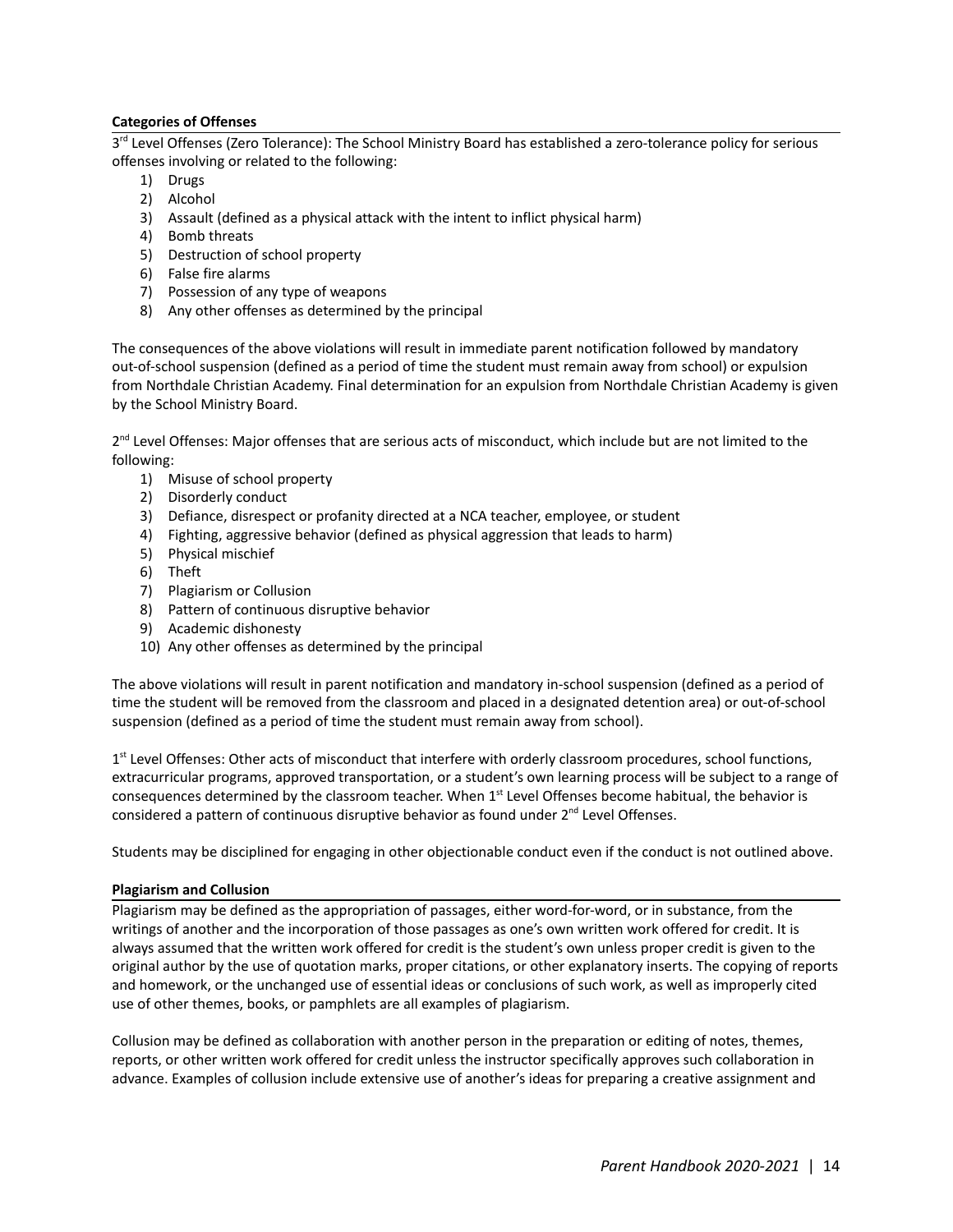undue assistance in the preparation or editing of written materials. Charges of plagiarism and collusion are considered 2<sup>nd</sup> level disciplinary offenses.

### **ADDRESSING CONCERNS**

#### **Appropriate Procedure for Parent or Student Concerns**

Northdale Christian Academy's administration, teachers, and school staff work very hard to maintain an environment that nurtures academic excellence for our students. Differences of opinion need not create a divisive relationship between school and home. For the sake of the children, there is a mutual benefit if these differences can be resolved through communication and understanding.

To work towards this common goal, the following procedure is used to resolve issues and concerns (in keeping with directives from God's Word found in Matthew chapter 18).

- Maintain a calm and respectful attitude that will set a tone where real listening can occur and understanding can emerge.
- Step 1: The first attempt to deal with a concern related to a classroom situation needs to take place between the student and the teacher. Please encourage your student to speak to the teacher before or after school, or during other available times, to resolve a concern.
- Step 2: Parents or students with grievances or concerns regarding general school policies or procedures should set up a meeting with the principal to discuss these items of concern. The administration will then decide on the proper course of action; whether that is through counseling, scheduling a meeting with a teacher, or referral to other therapy or counseling services. Concerns regarding your child's academic performance should be brought to his/her classroom teacher through a scheduled appointment.
- Step 3: If the matter is between the home and the principal, a conference with the principal is the appropriate starting point. If satisfaction is not accomplished, then the matter may then be referred to the School Ministry Board.

#### **Addressing Concerns to the School Ministry Board**

When issues or concerns about the operation or policies of the school arise, and you have not received a satisfactory resolution after following the steps listed above, we ask that you inform the principal of your desire to meet with the School Ministry Board. Arrangements for a meeting with the board chairman will be made in as timely a fashion as possible.

### **HOME - SCHOOL COMMUNICATION**

NCA desires to build a culture where parents and teachers join hands as partners in providing the finest education possible for the young people entrusted to our care. To that end, the NCA staff is committed to maintaining open channels of communication with the parents and/or guardians of our students. The following list outlines some of the important avenues designed to promote efficient and effective home-school communication.

#### **Teacher Home Visits**

Teacher home visits occur in the weeks prior to the start of the school year. The purpose of the home visit is to help teachers, parents, and students develop relationships with one another and present classroom procedures and goals. Home visits are conducted for all children except those who may remain with the same core teacher for a second year in a row. The principal attends the home visit when possible for all families new to Northdale Christian Academy.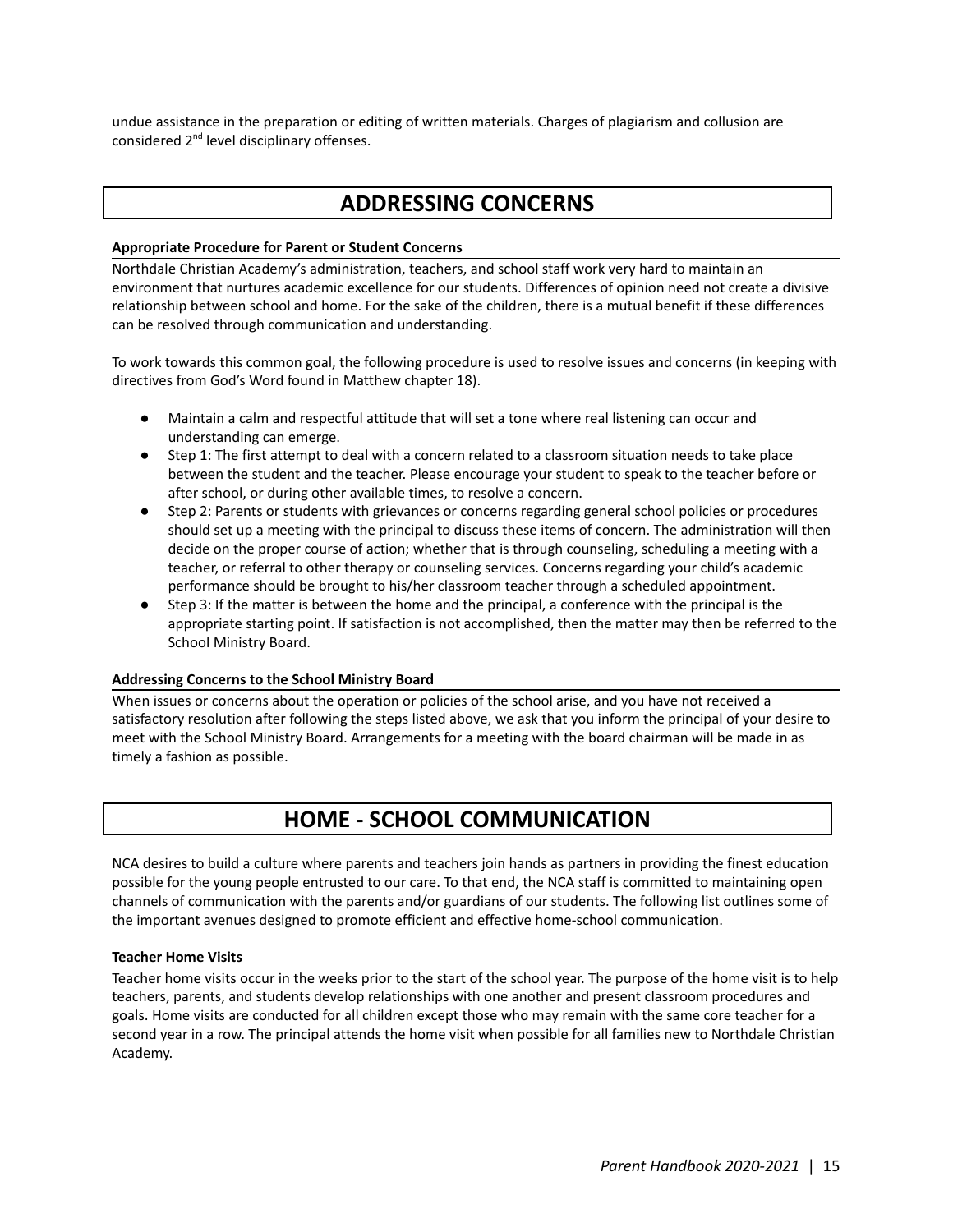#### **Parent Orientation Night**

In August, parents are expected to attend a Parent Orientation to discuss the school's philosophy, policies, and procedures. Classroom visitation and a question-answer session provide parents with helpful insights and information they will need for a successful school year.

#### **Student Progress Reports**

Parents are encouraged to consult regularly with their child's teacher regarding academic and behavioral progress. Parents may monitor grades online at any time. Upon request, a written progress report document will be provided to the parent at the midterm of each quarter.

#### **Parent-Teacher Consultations**

Mandatory Parent-Teacher Consultations will take place at the midpoint of the first and third quarters. These consultations are 20-minute sessions and include a discussion of the child's academic progress, attitude, behavior, and interaction with students and school staff.

#### **Teacher Availability**

If at any time during the school year parents have questions concerning their child's progress or behavior, they are encouraged to contact the teacher and arrange a mutually convenient time to meet. The teachers will make every effort to return your contact no later than the following day.

#### **Classroom Visitation**

Parents are welcome to visit their child's classroom with the approval of the classroom teacher. 24-hour advance notice is required to properly plan for this visit and ensure that legal rights are honored. We will do our best to honor these requests, but parents are asked to recognize that it may not always be possible. Parents may also participate in field trips and other special school-sponsored events.

#### **Volunteering**

Parents are encouraged to take an active role in volunteering at Northdale Christian Academy. Parents have the opportunity to sign-up to assist in and out of the classrooms. Please contact the principal or your child's teacher if interested.

Each volunteer is required by Florida law (SB 1712) to have taken a training course in Ethical Student Conduct. Northdale Christian Academy uses a program entitled *Protect My Ministry* which includes a background check component in compliance with this state law. All volunteers are required to complete the background check (updated every three years) and Child Safety Training course (updated every three years) before any volunteer activity can begin.

#### **The Hurricane Watch & Weekly Teacher News**

The Hurricane Watch is NCA's primary way of keeping parents informed. This weekly newsletter is delivered electronically via email, in Monday folders, and posted online. Parents are encouraged to read it in order to stay informed about scheduled events, upcoming activities, and other informative news. Educational news items, parenting tips, and highlights of student work are also included.

Each teacher sends home a weekly update (included with The Hurricane Watch) that informs parents of curriculum units being introduced, projects students are working on, areas of school work where parents can assist their children, and/or upcoming events. Additionally, student work is saved and sent home at the time specified by your child's teacher, so that parents are aware of their child's overall performance. Parent comments or questions are always welcomed.

#### **Website**

The school website ([www.NorthdaleChristianAcademy.org\)](http://www.northdalechristianacademy.org) contains helpful information for both current and prospective families. Parents are encouraged to become familiar with the website.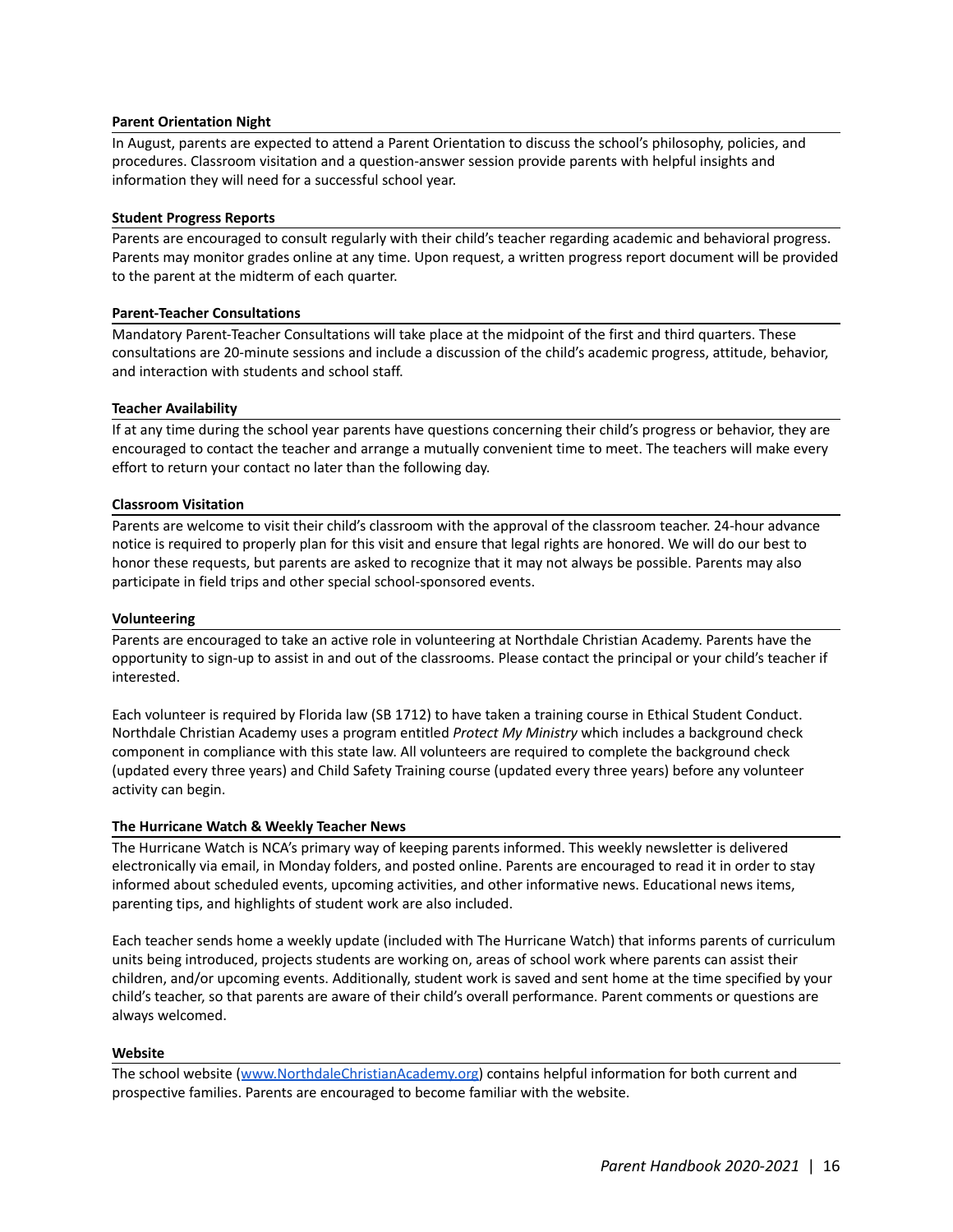#### **Bible Teachings Course for Parents/Guardians**

All parents and/or guardians are invited and encouraged to attend a basic Bible teachings course conducted by the pastor. The class is held in the evening (weekly sessions) during the fall and spring.

### **ADMISSIONS GUIDELINES**

Northdale Christian Academy is open to all children in the community. Children should be five years of age by September 1 to be considered eligible for kindergarten. Exceptions to the September 1 deadline may be considered on a case-by-case basis. Northdale Christian Academy practices a non-discrimination enrollment policy. Occasionally students may have special needs that the school is unable to meet in an acceptable way. In such cases the school will assist a family in finding alternate education solutions for their child.

In order for a student to be admitted to Northdale Christian Academy, the following must take place:

- Parents submit the Northdale Christian Academy Application form.
- The principal arranges a meeting with the parents to explain NCA's education program/student expectations.
- Previous progress reports, school records, standardized test results, and any applicable special education documentation are submitted by the parents for review.
- The Student Recommendation Form will be completed and submitted to the school.
- A placement assessment will be administered by Northdale Christian Academy.
- The School Ministry Board will review all applications for enrollment.

Results of these combined evaluations determine eligibility. Upon acceptance, parents complete the online enrollment form and registration fee along with submitting their child's updated immunization, health examination records, and a copy of the child's birth certificate. Contact the office for more information.

Because Northdale Christian Academy maintains high standards and expectations, re-enrollment in succeeding years is based on student achievement, attitude, and parental support.

#### **Enrollment/Re-enrollment**

Enrollment (registration) is held each spring and summer to complete all necessary paperwork and agreements for the upcoming school year. Registration is conducted online. Families without online access or the ability to print any necessary documents may request assistance from the school. Registration must be completed prior to the start of the school year.

#### **Probationary Enrollment**

Northdale Christian Academy believes a positive and constructive working relationship between the school and a student's parents/guardian is essential to the accomplishment of the school's spiritual and educational mission. The school accordingly reserves the right to enroll new students on a probationary period to ensure compatibility and agreement with the school's purpose. This probationary period applies for all new students and is outlined as follows:

- A mandatory parent-teacher conference will take place around the midpoint of the first quarter. The purpose will be to assess how things are going and what steps may need to be taken for the student to continue enrollment at Northdale Christian Academy. A plan of action with an acceptable timeline will be established for these steps to be completed.
- Another mandatory parent-teacher consultation will be held as a follow-up to the established plan and timeline. The student's enrollment status will once again be reviewed, and a determination will be made of whether Northdale Christian Academy is an appropriate educational setting for the child. The School Ministry Board holds final authority over the decision to dismiss a student. If dismissal from the school is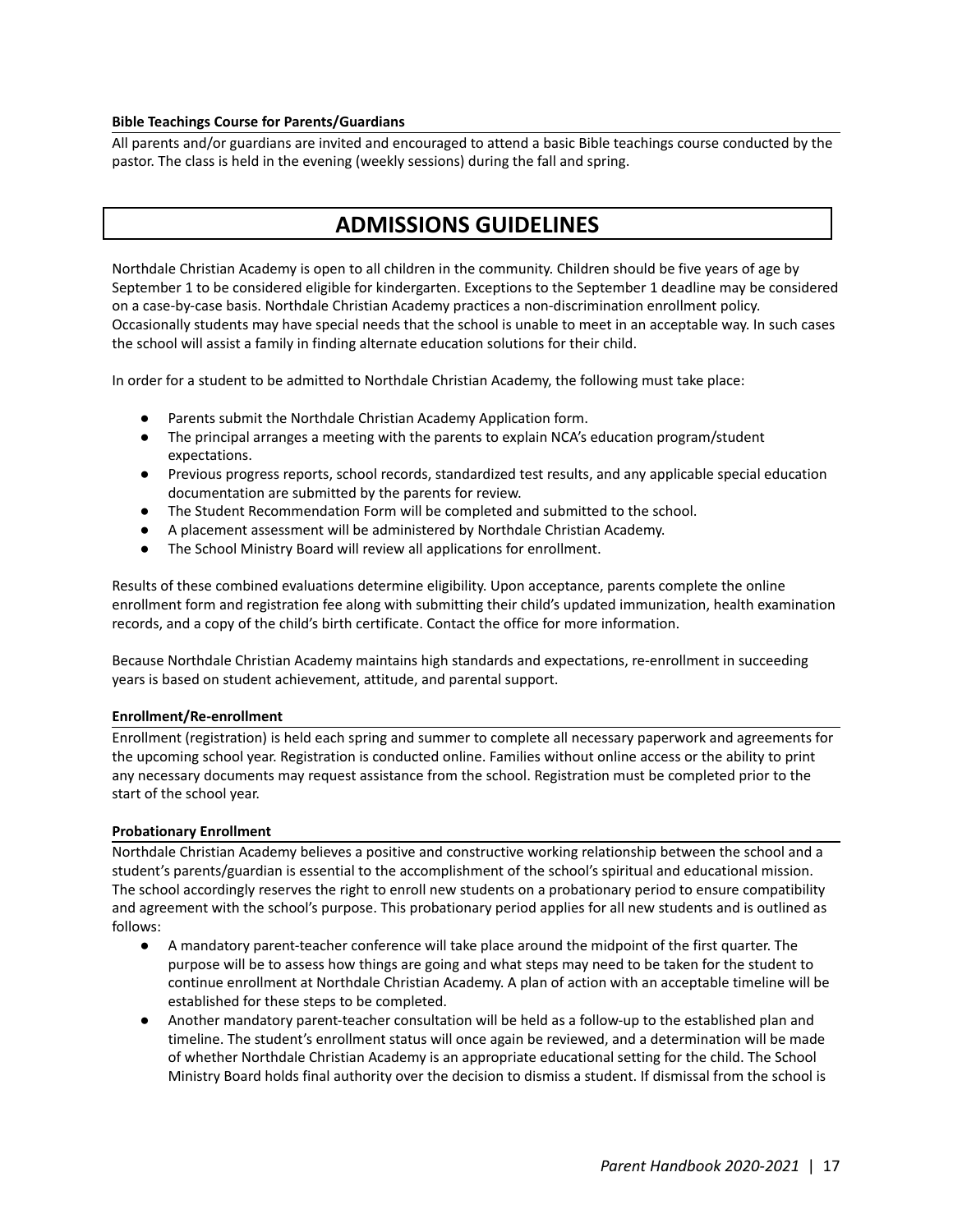deemed to be the best course of action, Northdale Christian Academy will support the family in finding another educational placement.

#### **McKay Scholarship**

The McKay Scholarship allows Florida families to have a choice in the education of their child. Children qualify for the McKay Scholarship by displaying an educational or physical disability. McKay Scholarship students are given a Matrix Number (504, 251, 252, 253, etc…) with the severity of the disability increasing with the Matrix Number.

Northdale Christian Academy accepts students with the McKay Scholarship with certain restrictions:

- 1) Typically only students with Matrix Numbers of 504, 251, 252, or 253 will be considered.
- 2) The school principal must receive a copy of the student's IEP or 504 plan.
- 3) The principal, appropriate classroom teacher, and SMB will meet to determine if/how we can accommodate the recommendations on the student's IEP. Any resources needed may result in additional fees for the family.
- 4) The principal will meet with the prospective family and discuss the decision of the SMB.
- 5) If accepted, the family and principal will work in conjunction to arrange for any outside resources (i.e. Hillsborough County ESE, Therakids therapy services).
- 6) In some cases, the McKay Scholarship surpasses the amount of tuition and fee costs of Northdale Christian Academy. The school makes use of private or small group tutors who work directly with McKay Scholarship students. All the excess funds are used to meet the cost of the tutoring services.
- 7) In some cases, the McKay scholarship does not cover the full tuition of Northdale Christian Academy. Families are responsible for the remaining balance.

Parents/Guardians of McKay Scholarship students are required to sign over quarterly McKay Scholarship payment checks to the school. The Principal will notify the families of when to come into the school office for their signature.

#### **Step Up for Students**

Step Up for Students administers income-based and unique ability scholarship programs. Northdale Christian Academy participates in both of these scholarship programs. Families are required to annually submit renewal paperwork to Step Up for Students.

Parents/Guardians of Step Up for Students income-based scholarship students are required to sign over quarterly Step Up for Students scholarship payment checks to the school. The school will notify the families when signatures are needed.

Students receiving the special needs scholarship will be invoiced quarterly for tuition and fees. Unique ability scholarship students will be treated similarly to McKay Scholarship students in terms of additional services required to accommodate special needs.

### **TUITION & FEES**

Northdale Christian Academy is a non-profit organization. Tuition fees are needed to maintain our facilities and offer the level of educational excellence (low student-teacher ratios, well-maintained facilities, current equipment and resources) that is part of our philosophy of education.

Specific information pertaining to registration, tuition, and other fees and schedules is established yearly and included in the enrollment package. General guidelines are as follows:

● A registration fee is paid at the time of enrollment to secure your child's placement. This fee helps cover the cost of classroom materials and textbook expenses. It does not cover the costs of field trips, hot lunches, uniforms, athletic fees, or technology fees.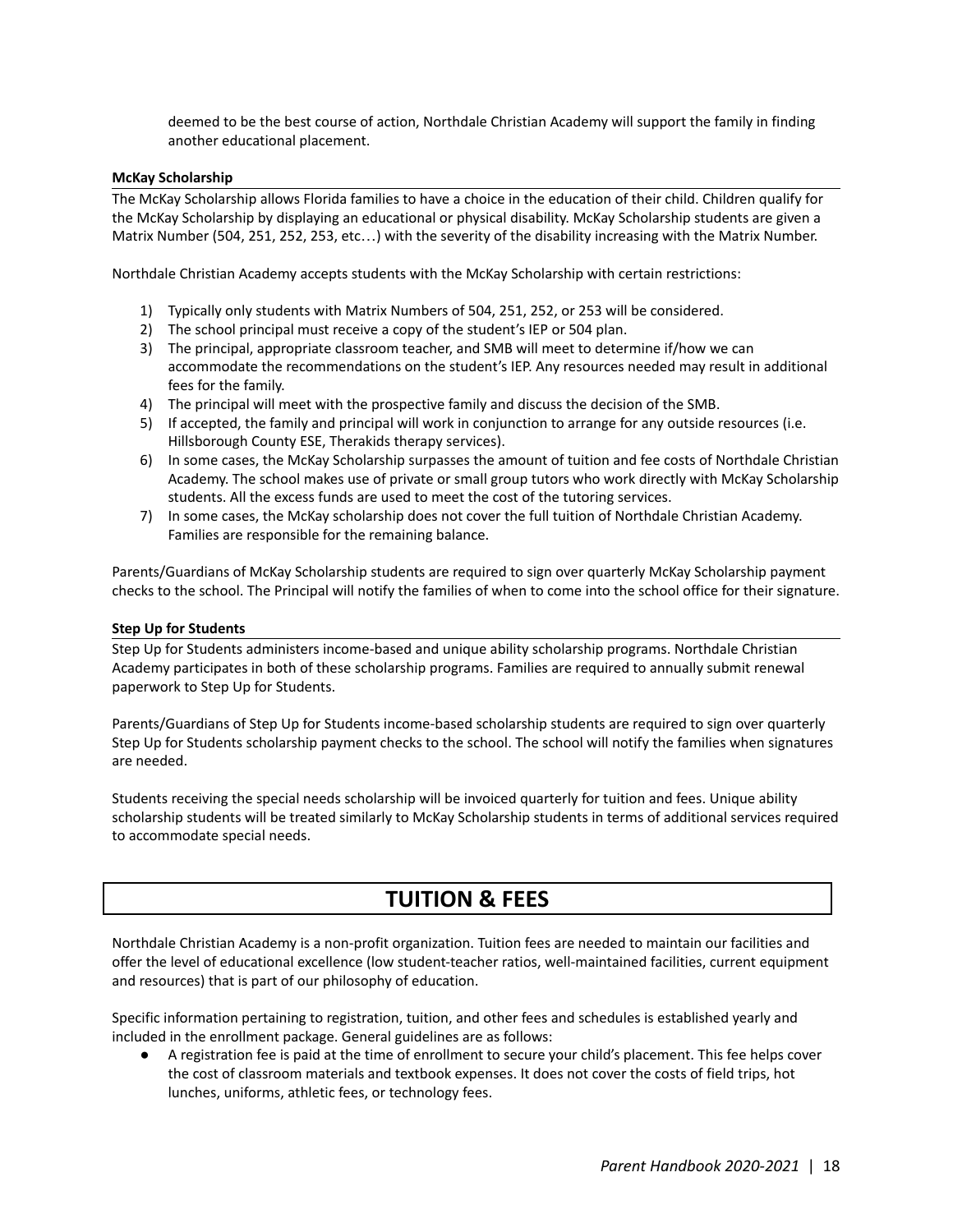- Before the start of the school year, a signed tuition contract (financial agreement) is required by parents and/or legal guardians.
- Three tuition payment plans are available: annually, bi-annually, or monthly. Any tuition bill less than \$1,000 is due by August 15. Exceptions will be considered upon request.
- A third-party tuition management system called TADS is used for collection of tuition and other payments. All families will be set up for automatic payment via bank account, debit, or credit card.
- All payments are non-refundable.
- $\bullet$  Tuition payments are due the 15<sup>th</sup> of every month.

The procedure for delinquent accounts is as follows:

- Current delinquency Contact will be made with the family by the principal to arrange immediate payment.
- 30-day delinquency Contact will be made with the family by the principal to arrange a conference with the SMB to discuss payment.
- 60-day delinquency Student(s) is/are placed on probation until payment is made.

Should a student withdraw from Northdale Christian Academy, records for that student will not be released until all payments have been made in full.

Northdale Christian Academy will not enroll any students for the current year until all balances from the previous year have been paid in full. Tuition is to be paid in the current school year.

### **ARRIVAL & DISMISSAL**

- Northdale Christian Academy office hours are from 7:30 AM to 4:00 PM.
- Classes begin promptly each day at 8:00 AM and conclude at 3:00 PM.
- Parents are asked to use the designated drop-off/pick-up area in the front of the school (or church) for students' morning drop off.
- Parents may park and walk up to the school and/or classrooms to drop off or pick up their child(ren). Individuals entering the building at any time are asked to be respectful of the needs of students and teachers as they may be preparing for the school day or engaging in other educational activities.
- Classroom doors open each morning at 7:30 AM.
- Students who dropped off between 7:00-7:30 AM will be placed in Before School Care (main school building).
- At the end of the school day, under teacher supervision, students will be waiting to be picked up at designated areas beginning at 3:00 PM.
- Students who are not picked up by 3:15 PM will be placed in After School Care.
- Children will not be allowed to walk home from school without parent notification.
- NCA maintains a closed campus. Children may not leave the school grounds of their own volition at any time during the school day. School policy and the safety of our children dictate that the teachers know where the children are at all times.

Families may arrange for special situations where a community after-school program is utilized (Northdale Park, YMCA Youth and Family Center, etc.). The family may work with the principal to determine transportation solutions.

### **ATTENDANCE**

Regular school attendance is both a right and responsibility of the parent and student. NCA recognizes that consistent school attendance is essential for academic success and that all absences affect learning. Therefore, a comprehensive student attendance policy has been developed to meet the following objectives: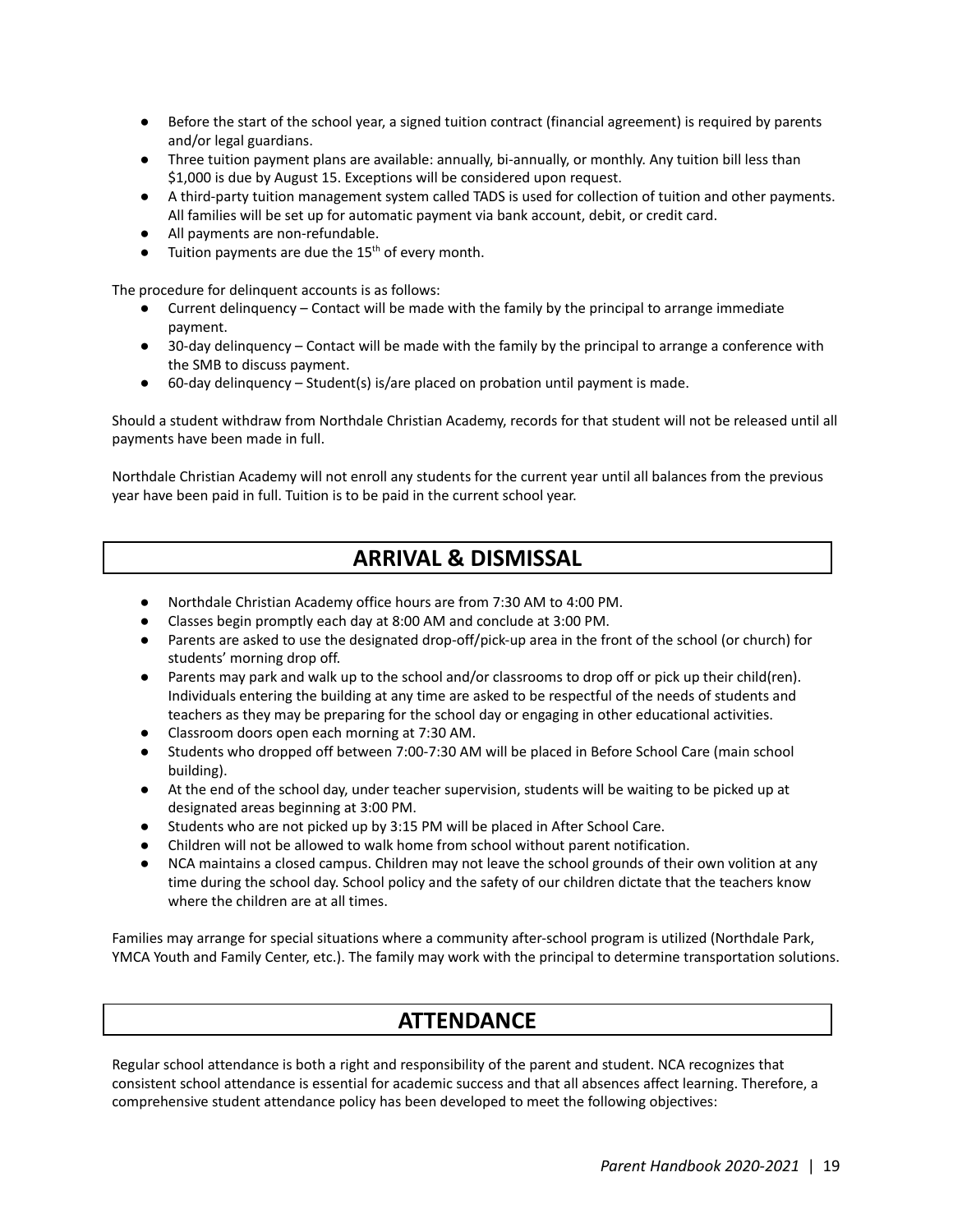- Raise student achievement and close gaps in student performance.
- Identify attendance patterns to design attendance improvement efforts.
- Know the whereabouts of every student for safety and other reasons.
- Verify that individual students are complying with education laws relating to compulsory attendance.

In accordance with Florida law, NCA has established the following attendance policies. 17 full-day absences during the course of a school year will result in a mandatory review by the principal, classroom teacher, and School Ministry Board to determine possible grade retention. Absences are cumulative whether they are categorized as "excused" or "unexcused." Chronic illness and family emergencies that extend beyond the total number of absences allowed will be considered on an individual basis by the administration.

In the event of an illness or emergency arising during the school day, a student should proceed immediately to the office/lobby for assistance and permission to leave the school. It must be recognized that the school is responsible for the student's whereabouts from the time he/she enters school until he/she departs and, unless otherwise notified, the school assumes the student is attending classes as scheduled.

#### *Half-Day Absence:*

Students who arrive at school at 8:30 AM or later will be issued a half-day absence.

#### *Full-Day Absence:*

Students leaving school before 11:30 AM or arriving at school after 11:30 AM are charged with a full-day absence.

Students must be in school the entire day to participate in extracurricular activities. Exceptions are made for pre-approved scheduled appointments. Records of telephone calls or parent contacts pertaining to school attendance will be documented for future reference. Individual student attendance records will be maintained by classroom teachers and filed in our student information system.

#### **Reporting Absences**

The school office or classroom teacher must be notified by phone or email no later than 8:30 AM if a student will be absent from school. If a student is absent and the school has not received notification from a parent or guardian, the school will attempt to verify the absence. Failure to contact the office on the day of an absence may result in an unexcused absence.

#### **Tardiness & Arriving Late**

When a student arrives after the beginning of the school day, students must check in with their homeroom teacher before going to class. Students who arrive late may be required to wait in the hallway as not to disturb the classroom during opening devotion.

Students are expected to be on time and have transportation arrangements that will guarantee their punctuality.

- Students will serve an after school detention after every fifth tardy per quarter. There will be a \$12 charge per student for each detention served.
- Excessive tardiness (more than 10 in one quarter) will require a meeting with the administration, which could result in dismissal from school.

#### **Leaving Early**

Students leaving early must check out with their homeroom teacher. The office staff will call the student out of class when the parent arrives. Whenever possible, the school requests that every effort be made to schedule appointments during non-school hours or on days when school is not in session. Parents should seriously consider all of the educational, social, and psychological pros and cons of habitually removing their children from school early. (Please see policies above for half-day and full-day absences.)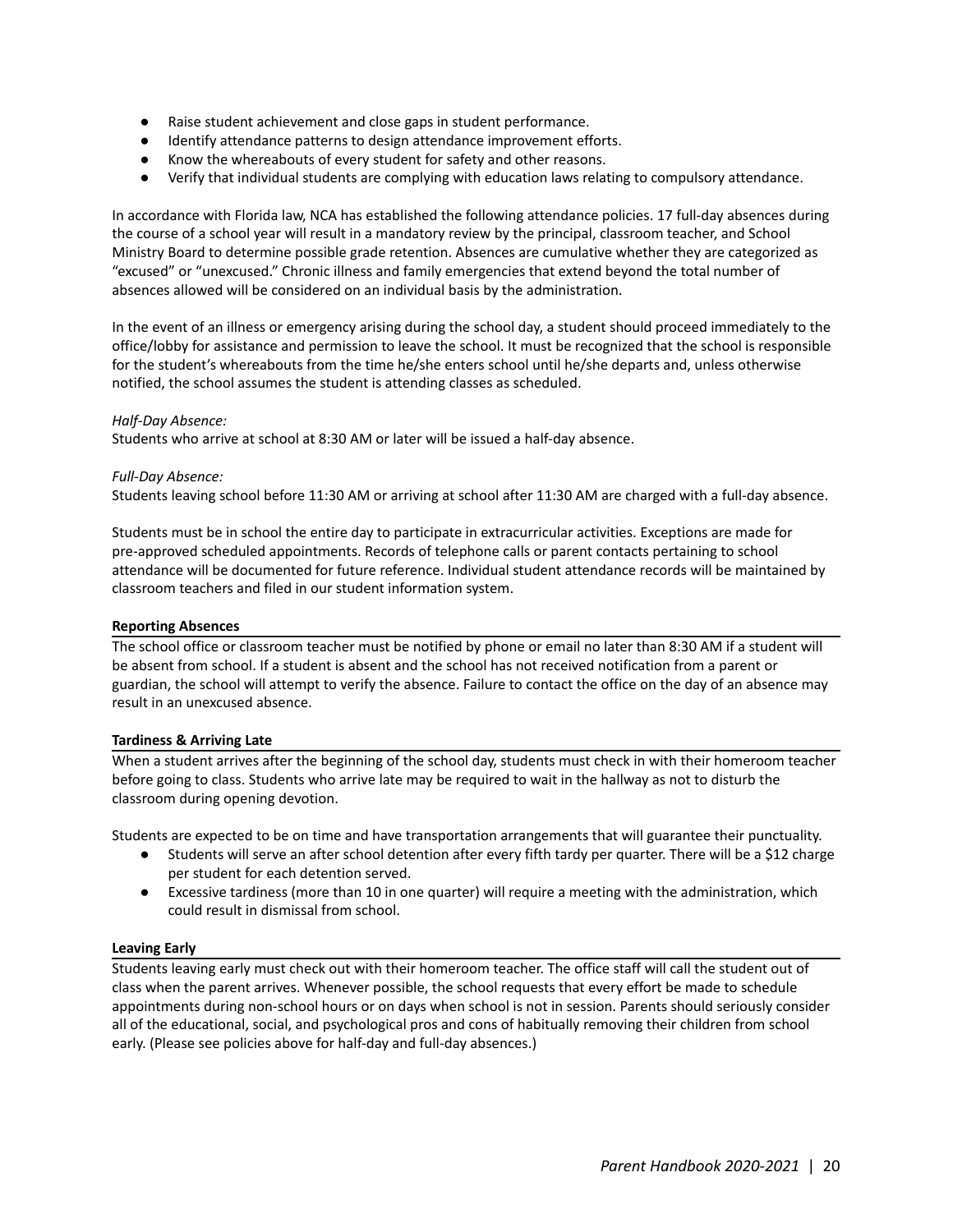#### **Truancy**

Any student who is absent from school without parent permission or school knowledge for three consecutive days in one year is considered truant.

#### **Make-Up Work**

Teachers will require students to make up and receive a grade for tests and assignments missed during absences. Students have one day to make up work for every day of an absence. Students are required to make up work for all absences, truancies, or suspensions. In general, teachers do not provide work in advance for planned absences. Exceptions may be made in certain situations. We appreciate the support of our parents and guardians in helping our students achieve this goal.

#### **Release of Students**

- 1) Students are permitted to leave school only in custody of an individual listed on the student's *Pick Up Authorization Form*.
- 2) At the end of the school day students are released at a specified time and place and are expected to go directly home. Parents/guardians must notify the school regarding any change in the student's normal transportation.
- 3) Parents are expected to inform the office or classroom teacher of an early release.
- 4) Unless there are unusual circumstances, it is expected that the child will remain in school until the end of the school day.
- 5) Car riders should be picked up promptly at 3:00 PM in the school's designated area.

#### **Church Attendance**

The Bible says that faith comes from hearing God's Word (Romans 10:17). God's Word also instructs us to "not give up meeting together" (Hebrews 10:25). Knowing God's attitude towards hearing his Word, attending Church and Sunday School on a regular basis is a very important part of a child's spiritual growth and training. Church attendance is taken every week and is marked on the report cards for the sole purpose of encouraging one another as the Lord also instructs in Hebrews 10:25. Children are encouraged to attend Church and Sunday School regularly with their families.

Students attending Christian churches other than Northdale Lutheran Church are encouraged to attend their home church each Sunday. Attendance at other Christian churches is acceptable for recording church attendance.

### **DRESS CODE**

The Dress Code at Northdale Christian Academy contributes to the health and safety of the student, fosters a positive educational environment, promotes positive academy spirit, and serves as an outreach tool. School uniform purchases are made through the Ideal School Apparel online store: [http://www.idealschoolapparel.com.](http://www.idealschoolapparel.com)

#### **Uniforms for School Days and Out-of-School Events**

What is the uniform for Northdale Christian Academy?

- All students will wear the uniform polo shirts available through the online store.
- If students choose to wear long sleeves inside the building, it must be the uniform sweatshirt available for purchase through the online store. Girls are allowed to wear plain navy blue cardigans.
- On Fridays, students have the option to wear a NCA activity shirt. The activity shirt is a t-shirt with the academy name and logo available through the online store. The activity shirts may also be worn on field trips or other events in place of the uniform polo shirt. Students are required to wear uniform bottoms on Fridays.
- Pants, shorts, skirts, or skorts will be khaki or navy blue in color.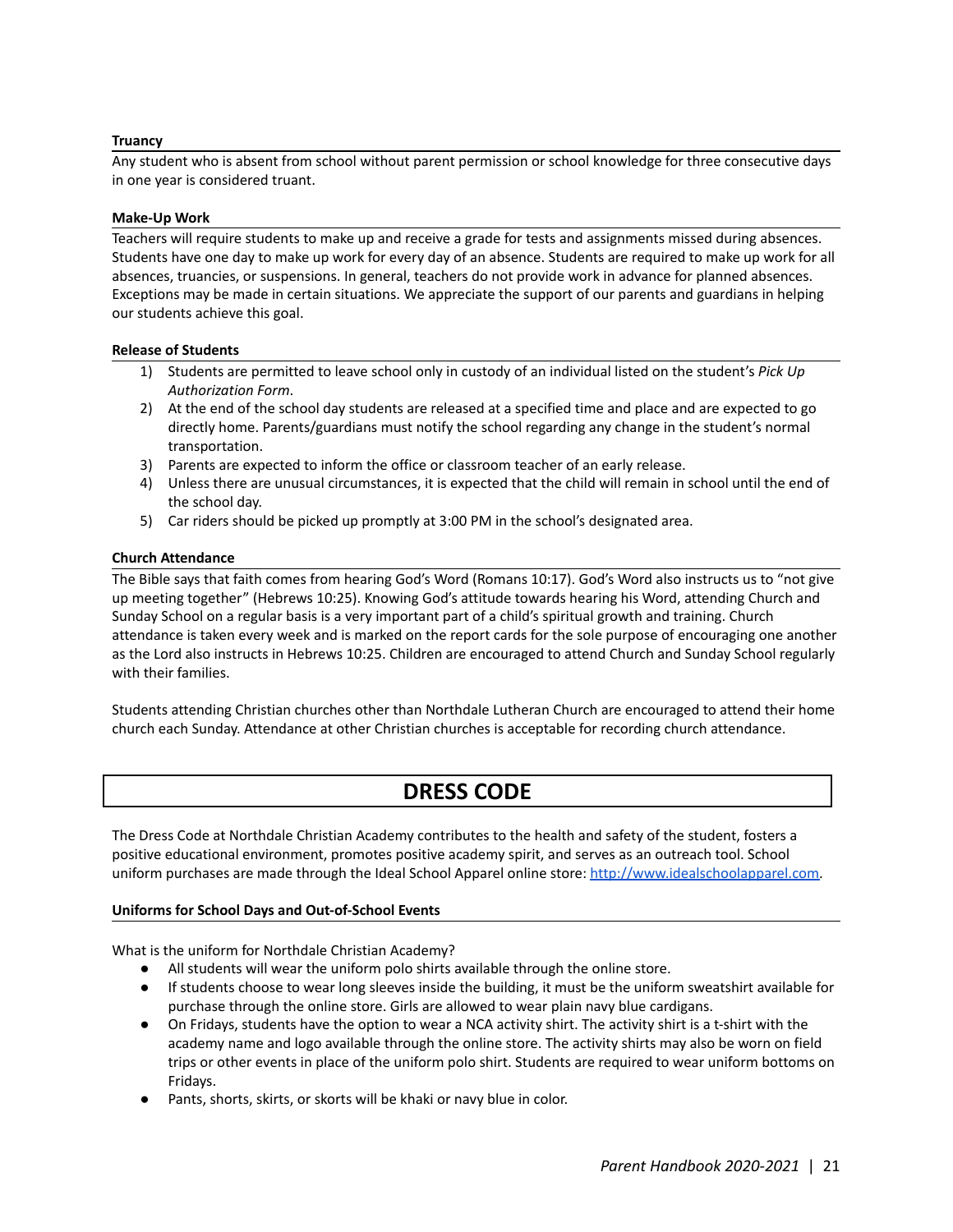- Girls are permitted to wear uniform polo dresses available through the online store.
- Closed-toed shoes will be worn and securely fastened to the feet.

How should the uniform be worn?

- Shirts will be tucked in.
- All pants, shorts, skirts, and skorts will be secured at the waist. Shorts must be worn underneath skirts and dresses. Girls may wear plain navy blue leggings under shorts, skirts, or skorts.
- Hair will be clean and neatly groomed. Any hair dye used should reflect naturally occurring hair color. The general appearance of a student should reflect neatness and good personal hygiene.
- All articles of clothing should be marked with the student's or family's name.

What is not allowed in the NCA dress code?

- Cargo-style shorts or pants are not permitted.
- Sweatpant and yoga-style materials are not acceptable for bottoms.
- Mini-skirts and short shorts are not permitted. Hemlines will be no shorter than mid-thigh.
- Excessively tight fitting clothing is not acceptable.
- Clothing that is torn, frayed, or stained will not be allowed.
- Crocs, flip-flops, shower shoes, skate shoes, or similar type shoes are considered unsafe and therefore unacceptable.
- Hats and other head coverings will not be worn in the building.
- Excessive jewelry is not permitted. Boys are not allowed to wear earrings.

#### **Uniform-Free Days**

Occasionally the students will be allowed a Uniform-Free Day during which students will be allowed to wear something of their choosing in accordance with what is appropriate for a young Christian person.

- Tank tops, spaghetti-strap tops, sleeveless tops, and exposed midriffs are not permitted.
- Spandex, stretch, yoga, or any excessively tight bottoms may not be worn as outer clothing.
- Mini-skirts, mini-dresses, and short shorts are not permitted. Hemlines will be no shorter than mid-thigh. Pants must be ankle length and not drag on the floor.
- Bottoms may not have printing on the backside.
- All pants, shorts, skirts, and skorts will be secured at the waist.
- Clothing that is torn, frayed, or stained will not be allowed.
- Excessively tight fitting clothing, such as leggings, are not acceptable without shorts or skirts worn over the top.
- Closed toed shoes will be worn and securely fastened to the feet. Crocs, flip-flops, shower shoes, skate shoes, or similar type shoes are considered unsafe and therefore unacceptable.
- Hair will be clean and neatly groomed. Any hair dye used should reflect naturally occurring hair color. The general appearance of a student should reflect neatness and good personal hygiene.
- Hats and other head coverings will not be worn in the building.
- No excessive jewelry. Boys are not allowed to wear earrings.

NCA staff reserves the right to use discretion in judging the appropriateness of student dress code compliance.

#### **Spirit Dress**

Certain times throughout the year may be designated as school spirit days along with the annual school spirit week. During these times students may be allowed to dress out of the normal uniform dress code following the daily theme and the uniform-free guidelines.

#### **Dress Code Violation Consequences**

In all cases, students whose personal appearance is not in accordance with these guidelines will not be allowed to participate in school day activities until appropriate attire has been obtained. The student may receive a half or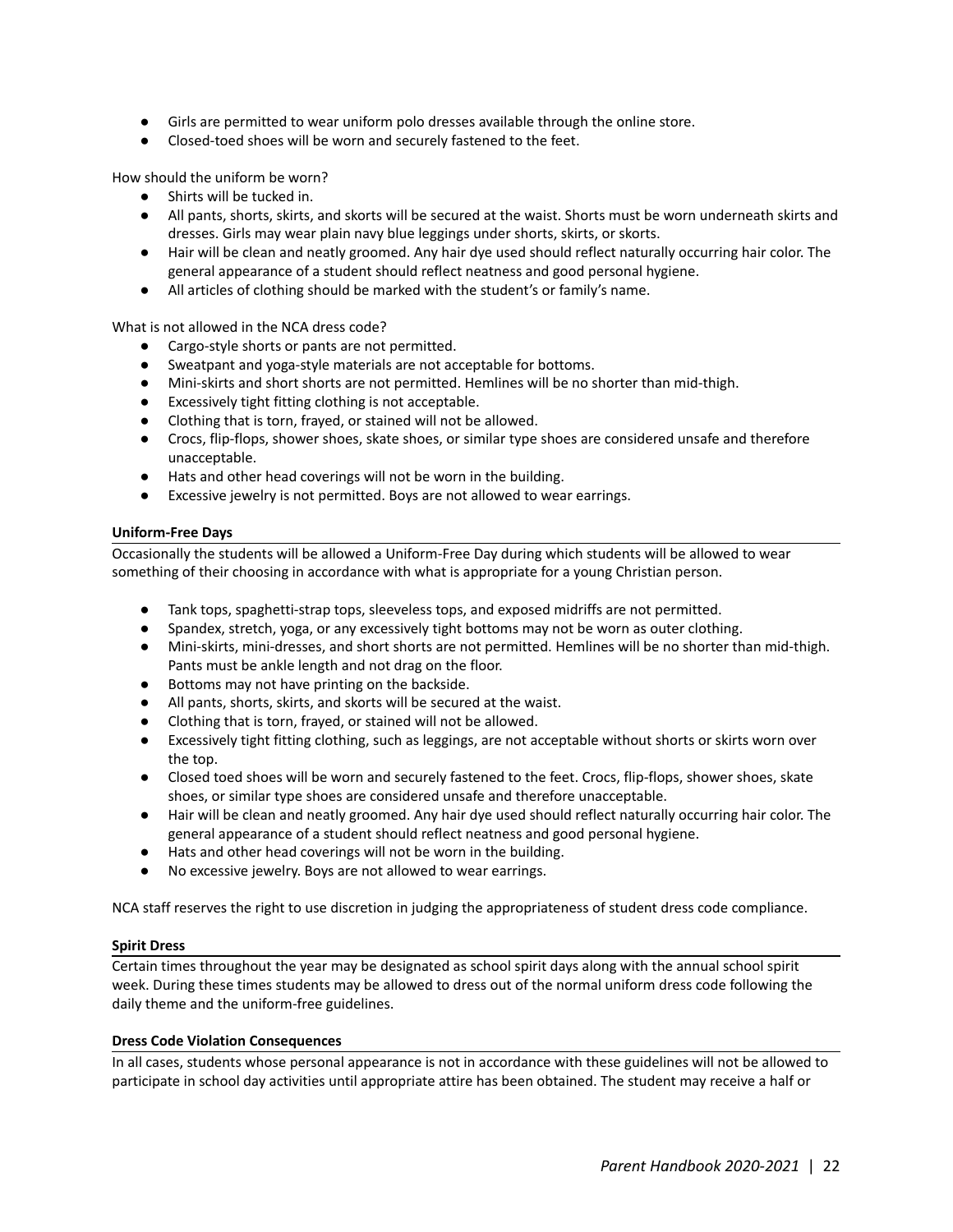full-day absence due to dress code violation depending on the amount of classroom time missed. A dress code violation form will be used to document offences.

- 1) First offense:
	- a. Notify parent/guardian
	- b. Change of inappropriate attire
- 2) Second offense:
	- a. Notify parent/guardian
	- b. Change of inappropriate attire
	- c. Disciplinary action
- 3) Third offense
	- a. Conference with parent/guardian
	- b. Change of inappropriate attire
	- c. In-school detention

### **EXTENDED CARE**

#### **Before School**

Northdale Christian Academy provides supervised care for students before school beginning at 7:00 AM. Students may use this time to read, review assignments, or eat a light breakfast (provided by the parents). Students are escorted to their respective classrooms at 7:30 AM. The cost of the program is \$3 per child, per day. Families will complete appropriate registration materials and agree to the rules and policies of the program. Billing will be completed at the end of each month.

#### **After School**

The Northdale Christian Academy after school program operates from 3:15-6:00 PM. It is designed to provide children of working parents, or those who have a late afternoon commitment with a safe, caring, and enriching environment. The cost of the program is \$1.50 per fifteen minutes per child. A late pick-up charge of \$1 per minute will be assessed for every child not picked up by 6:00 PM. Failure to pick up a child by 6:30 PM without notification may result in appropriate authorities being contacted. The program supervisor will make reasonable attempts to contact the child's parent or guardian prior to contacting the authorities. Families will complete appropriate registration materials and agree to the rules and policies of the program. Billing will be completed at the end of each month.

The schedule provides opportunities for homework completion and/or other class projects, outdoor play, puzzles and board games, group activities, videos, and quiet time.

Extended Care is only available on days when school is in session. After school care is not provided on days when school is dismissed at noon (first day of school, last day before Christmas break, and last day of the year).

### **FIELD TRIPS & OFF-CAMPUS ACTIVITIES**

- Field trips and other off-campus activities are scheduled for the educational, mental, and physical development of the students.
- Careful thought goes into planning each activity to ensure its educational value and the safety of the children. These trips are planned as a supplement to our curriculum; therefore, all students are expected to participate in field trips. Attendance is taken and recorded accordingly on report cards.
- Some experiences require additional fees to be paid by the parent. Parents are asked to contact their child's teacher if the payment becomes a financial hardship. Other arrangements will be made.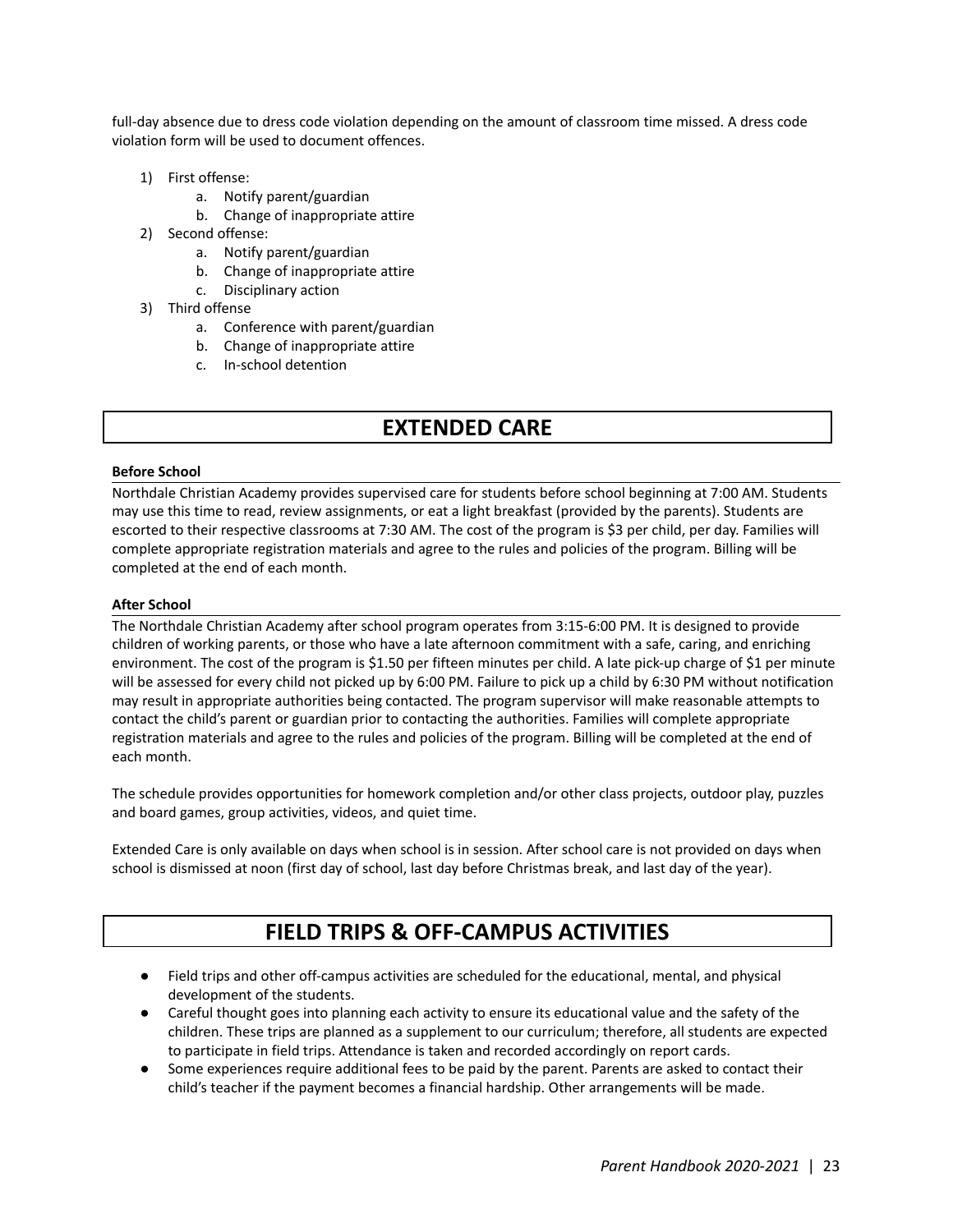- In situations where students are unable to attend, teachers will provide replacement experiences or assignments that meet similar curricular objectives.
- Parents must sign a school activity/field trip permission slip for each field trip to which students will be driven.
- Parents/volunteers will serve as drivers for such trips when necessary. Drivers are asked to secure each rider with a safety belt and booster seat if necessary, and take every precaution to ensure the safety of the children. Drivers are not to place any students under the age of twelve in the front seat of the car if it is equipped with a passenger-side air bag.
- All drivers are required to provide evidence of his/her driver's license and proof of insurance.
- All drivers and chaperones are required to complete the *Protect My Ministry* course and sign the *Volunteer Covenant Code* before participating in any field trip or school activity.
- Information and cost for each trip will be sent home in advance.
- Each school activity will be supervised by the classroom teacher.
- All activities will be age-appropriate.
- All students are expected to abide by the student code of conduct.

### **STUDENT PROGRESS & ASSESSMENT**

Assessing student progress is perhaps the most critical element of the teaching process. Accurate evaluation of learning directs and guides teaching. Teachers engage in daily on-going assessments of students' understanding and proficiency as the basis for choosing and moving into the next instructional sequence.

#### **Student Progress Reports**

Parents are encouraged to monitor grades online or check with their child's teacher regarding academic and behavioral progress. Upon request, a written progress report document will be provided to the parent at the midterm of each quarter.

#### **Report Cards**

Report cards will be sent home at the end of each quarter. Please consult with the teacher if you have any questions concerning the report. Report cards become part of a student's cumulative record.

#### **Grading**

*The percentage/letter grading scale for grades 1-8 at Northdale Christian Academy is calculated as follows:*

| $100\% A+(4.00)$<br>$96-99 A(4.00)$<br>$94-95$ A- $(3.67)$<br>$92-93 B+(3.33)$<br>$88-91 B$ (3.00)<br>$86-87 B- (2.67)$ | $84-85$ C+ $(2.33)$<br>$80-83$ C $(2.00)$<br>$78-79$ C- $(1.67)$<br>$76-77$ D+ $(1.33)$<br>$72-75$ D $(1.00)$<br>$70-71$ D- $(0.67)$ | Below 70 F                                           | Exceptional<br>Satisfactory<br>Needs Improvement<br>Unsatisfactory<br>Incomplete Work                                                                                                                                                                                                                                            | E<br>S<br>N<br>U |
|-------------------------------------------------------------------------------------------------------------------------|--------------------------------------------------------------------------------------------------------------------------------------|------------------------------------------------------|----------------------------------------------------------------------------------------------------------------------------------------------------------------------------------------------------------------------------------------------------------------------------------------------------------------------------------|------------------|
| Kindergarten grading scale:                                                                                             | $E - Exceptional/Always$<br>S – Satisfactorily/Regularly<br>$U$ – Unacceptable/Seldom                                                | N - Needs Improvement/Sometimes                      |                                                                                                                                                                                                                                                                                                                                  |                  |
| Advanced (4)<br>Proficient (3)<br>Basic (2)<br>Minimal (1)<br>Incomplete (I)                                            |                                                                                                                                      | Student consistently meets grade level expectations. | Student consistently shows evidence of above grade level understanding.<br>Student sometimes meets or needs some support to meet grade level expectations.<br>Student rarely meets or needs heavy support to meet grade level expectations.<br>Student has not completed classwork for this standard due to absence from school. |                  |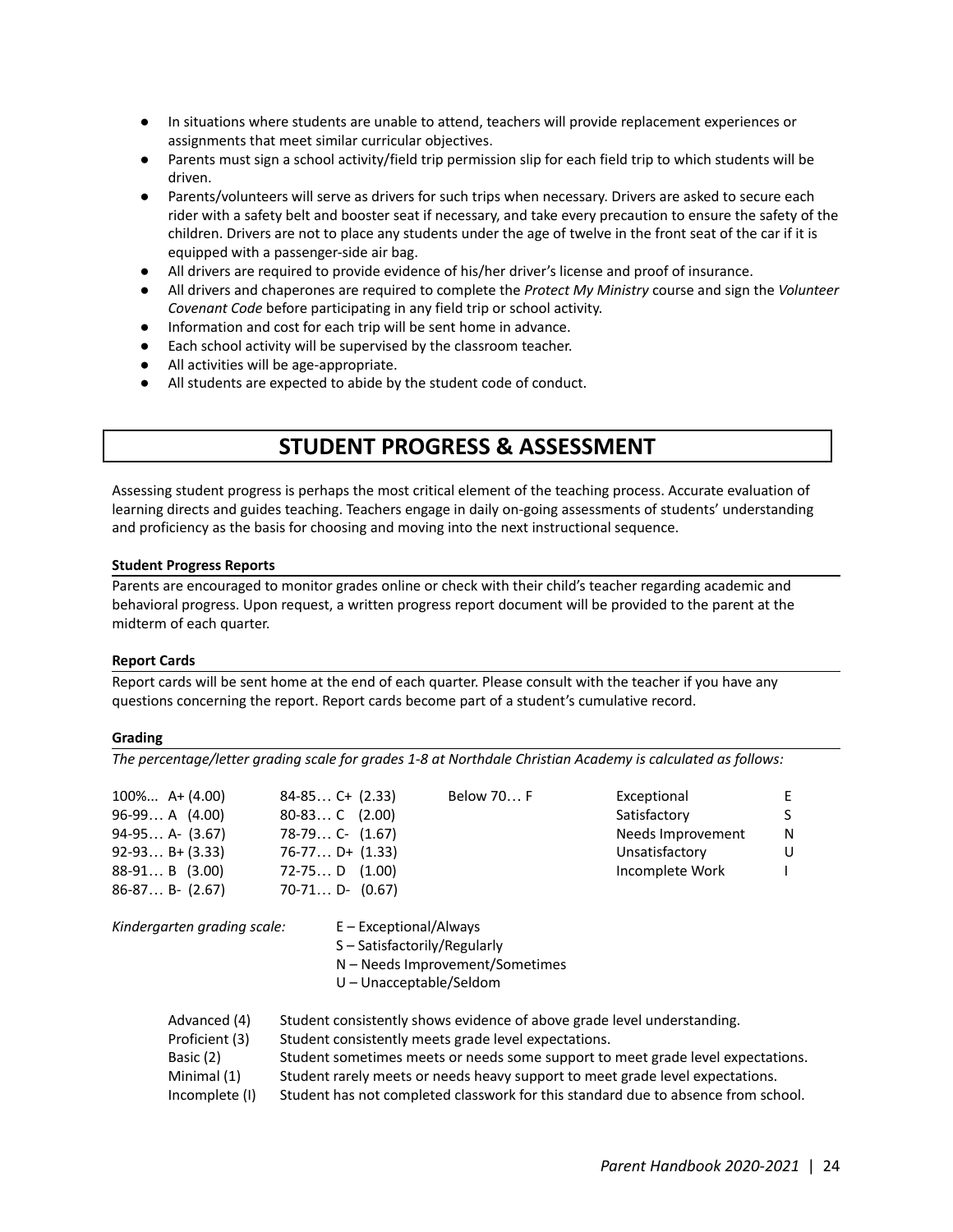#### **Honor Roll**

As a way of recognizing superior academic effort, achievement, and excellence, NCA maintains an Honor, High Honor, and Highest Honor Roll for students beginning in 3<sup>rd</sup> grade. Honor Roll is based on the grades obtained in the core academic subjects (English, math, reading, social studies, science, and religion) and is weighted accordingly. Honor Roll commendation also serves as an excellent means of motivating students to do their very best at all times. The following criteria are used for Honor Roll distinction:

| <b>Highest Honors</b>  | 3.75-4.00 GPA  |
|------------------------|----------------|
| <b>High Honor Roll</b> | 3.50-3.749 GPA |
| Honor Roll             | 3.25-3.499 GPA |

#### **Promotion**

The promotion of each student from grade to grade is based upon the student's satisfactory achievement of required class work. A child will not be retained without previous consultation with the parents. Promotion is based on achievement standards the school has established and the God-given abilities of the student.

#### **Graduation**

Northdale Lutheran Church celebrates Christian Education Sunday each year as a way to reflect on the blessings that God brought through Christian Education in the past school year. Christian Education Sunday also serves as Graduation for the 8<sup>th</sup> graders. The principal and School Ministry Board chairman will present diplomas to the graduates during the Sunday service. Kindergarteners will be recognized for completing their first year of school. Parents and family members of the students are expected to attend.

#### **Standardized Testing Program**

Students in kindergarten through eighth grade participate in the standardized testing program. The school uses the results of these standardized tests to determine curricular strengths and weaknesses as well as modify instruction to meet the needs of students. The tests are one of many ways that we assess student progress. Parents receive a report of the test results and a parent-teacher consultation may be scheduled to discuss the results. Northdale Christian Academy uses the Measures of Academic Progress test produced by the Northwest Education Association. Testing is conducted three times during the school year - three weeks after the start of the year, three weeks after Christmas break, and three weeks before the end of the school year. The tests compare our students with national averages using percentiles and other measures.

### **STUDENT RECORDS & PRIVACY**

Northdale Christian Academy adheres to the regulations in the 1974 Family Educational Rights and Privacy Act (FERPA). All scholastic records of a student maintained by the school are confidential. Scholastic reports, which contain only objective student data, will be kept permanently. Upon request to the principal, with a 24-hour notice, parents (or legal guardians) of students have the right to inspect their children's records. Transcript release requires the signature of the parent/guardian. Records will be held until all outstanding payments are completed.

#### **School Photographs**

A professional company will take school pictures each year. The family may purchase pictures if desired. A parent consent form is provided during summer registration before the school year that gives the school permission to use digital photographs of students for promotional use. Keeping the students' safety in mind, the staff will use extreme caution before posting or using pictures or videos of school events. Please speak to your individual teacher if you have any concerns.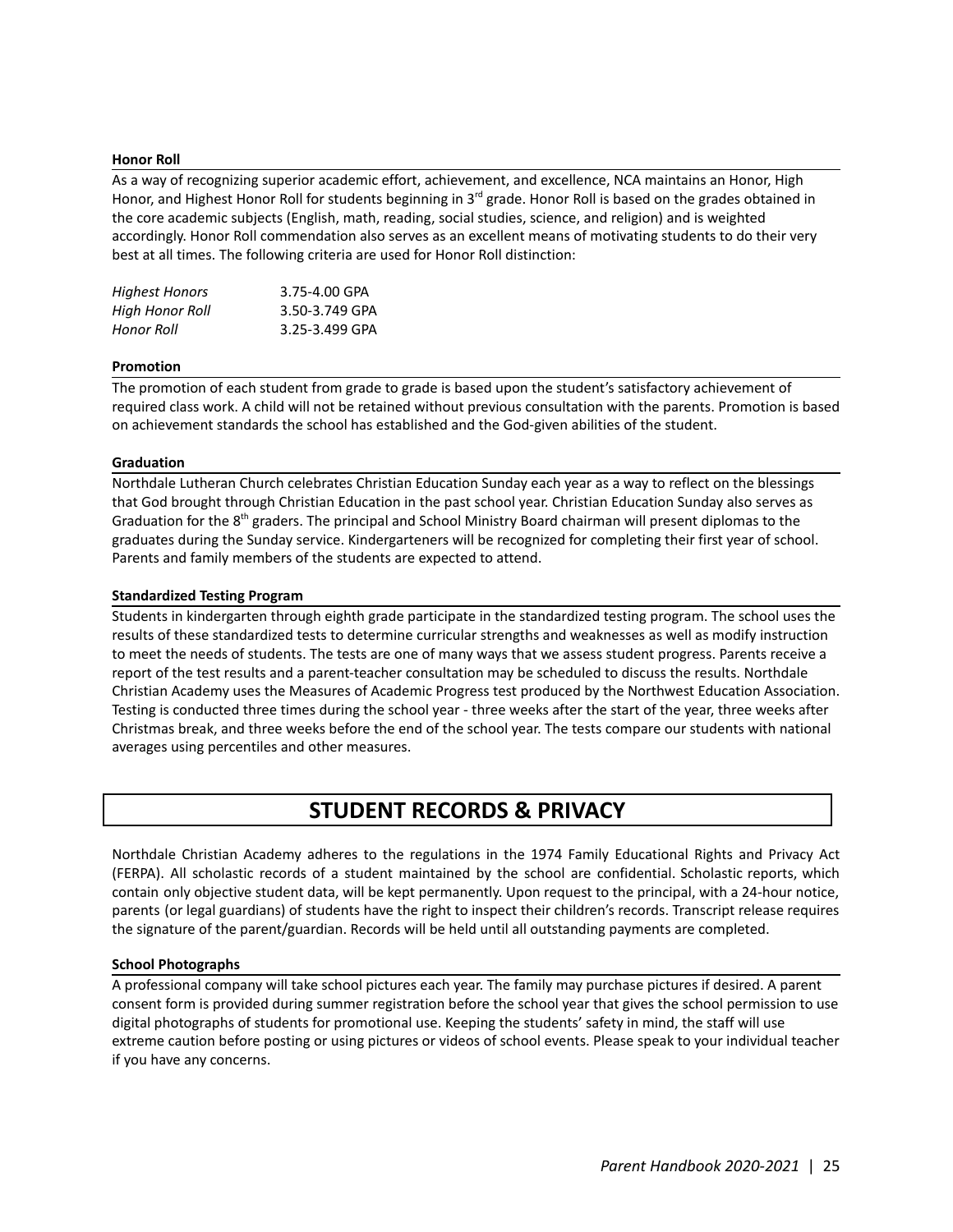### **GUIDANCE & COUNSELING**

In today's changing society, children benefit from extra guidance during their formative years. To help them cope with the issues associated with growing up, NCA takes a guidance and counseling approach in addressing many of the concerns that come up with students. This approach focuses on the needs of students from a Christian perspective, addressing the typical concerns, questions, and choices they face today. They will learn interpersonal, relationship, and problem-solving skills. Our goal is to enhance spiritual, personal, social, and academic growth. While the primary goal is to help students learn more effectively and efficiently, an added benefit is that it will ultimately make school life more satisfying and rewarding.

### **HEALTH & SAFETY**

#### **First Aid and CPR Certification**

All NCA faculty and staff are CPR and First Aid certified and meet American Red Cross and American Heart Association recommendations. Knowledge obtained through these courses permits NCA faculty and staff to be ready to handle emergencies due to sudden illness or injury to students.

#### **Health Examination Forms**

Students in kindergarten, seventh grade, and all new students to Northdale Christian Academy are required to have a physical examination. Standard Florida Department of Health forms are available at your pediatrician's office and need to be appropriately completed, signed, and submitted to the school before the first day of classes.

#### **Immunization Records**

Every new student must present proof of immunization, including dates of immunization and date of most recent tetanus shot. All students are expected to keep current and inform the school of subsequent immunizations in accord with state law. Standard Florida Department of Health forms are available at your pediatrician's office and need to be appropriately completed, signed, and submitted to the school before the first day of classes. This requirement is in keeping with the Florida Compulsory School Immunization Law, 232.032. Students are not permitted to attend school without a copy of this record; therefore, this form must be returned to school before the first day of classes.

#### **Emergency Medical Forms**

Northdale Christian Academy uses TADS, a third-party service for management of Admissions and Enrollment. Part of the annual enrollment process is the review of contact information in case of a medical emergency. An emergency medical form is kept on file for each student.

#### **Accidents**

All minor accidents – cuts, scratches, bumps, and insect bites are given first aid treatment. Major accidents are recorded with the office. Administration is informed and parents and/or emergency contact person is notified of injury. If your child suffers a serious injury, procedures as outlined in the Safety Response Plan will be initiated. The school will call 911 followed by the parents, provide First Aid until help arrives, and determine who will accompany the injured student to the hospital. An accident report form will be completed describing the nature and extent of the injury. All head injuries will be reported to parents.

#### **Insurance**

The school carries student accident insurance that covers the student during school hours and during any school-sponsored extracurricular activities. Claim forms may be obtained from the school office and must be filed within ninety days of the accident.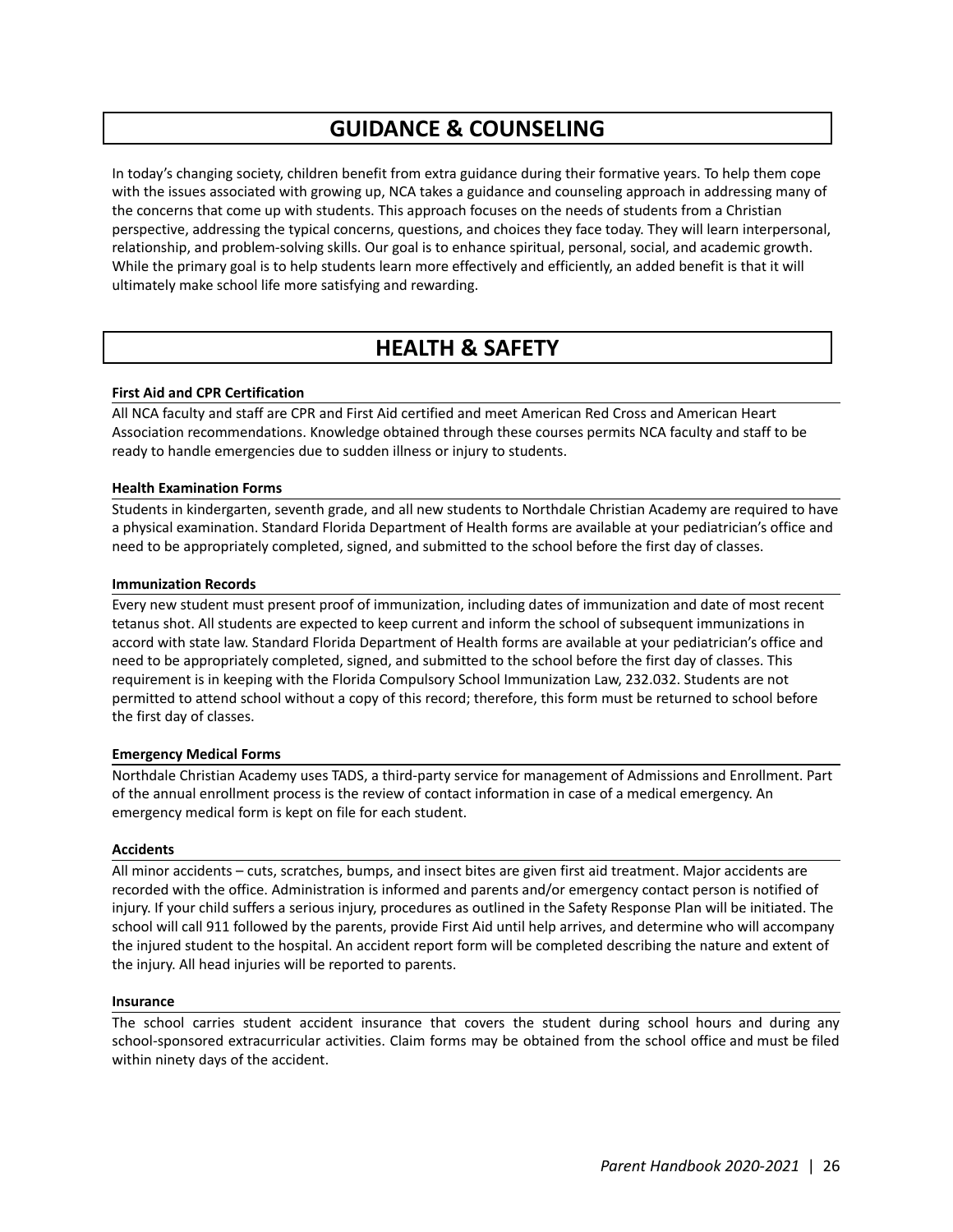#### **Medications**

All medications must be dispensed and kept in the school office.

#### *Daily Medications:*

Daily medications administered at school require the completion of the Northdale Christian Academy Authorization for Administration of Medication form. This form needs to be completed annually. At the end of the school year or when the medication has been discontinued, the extra medication should be picked up by the parent. Any medication left at the end of the school year will be properly discarded.

#### *Discretionary Medications:*

Tylenol, Advil, or Tums (or generic substitutes) must be supplied by parents/guardians and may be administered at school with written permission from a parent/guardian. This permission is written on the Authorization for Administration of Medication form which is kept on file in the school office and is filled out by the parent/guardian at the beginning of each school year.

#### *Self-medication:*

Special arrangements will be made if a student is self-medicating. Other important medication guidelines:

- Only prescription medication will be administered at school. Only medication approved by the Food and Drug Administration will be accepted for administering at school. All medications must be brought to school by the parent or guardian.
- Approved medication must be delivered to the school in the container in which it was purchased or dispensed.
- The medication label must indicate the student's name, name of medication, directions, physician's name, dosage (amount) and time (frequency).
- If the medication requires equipment for administration (cup, spoon, or dropper), the parent is responsible for supplying the articles labeled with the student's name.

#### **Student Illnesses and Contagious Conditions**

Students who have been diagnosed with illnesses such as the flu, a fever, or any other contagious condition must be symptom-free for 24 hours without the aid of medication prior to returning to school. Students who are exhibiting symptoms of illness will be permitted a maximum of five consecutive excused absences. Absences beyond the five consecutive days will not be excused unless the student has tested positive for COVID-19, has been deemed a close contact of someone who has tested positive for COVID-19, or has medical documentation including a need to be absent from school. In order for an absence due to illness to be excused, the student must engage in a program of at-home study at the direction of the classroom teacher(s).

#### **Lice**

In the event that lice and/or lice nits (eggs) are suspected or discovered on any student(s), the student will be immediately removed from the classroom and sent home. While we understand how difficult it is to rid the hair and scalp of all the eggs related to lice, we must also recognize how easily it can be spread. For this reason, an email will be sent home to parents while keeping the names of those involved confidential.

If your child is sent home with lice and/or nits, they will be allowed to return to school when a verbal or written confirmation is given to the school that a treatment plan is in place.

#### **Exemption from Participation in Physical Education Classes**

A student may be exempted from the regular physical education program with a written request from a licensed physician.

#### **Safety Response Action Plan**

A Northdale Christian Academy Safety Response Action Plan has been formulated in the event of an external threat to its students, teachers, staff, and/or physical plant. This multi-hazard evacuation plan shall encompass, but not be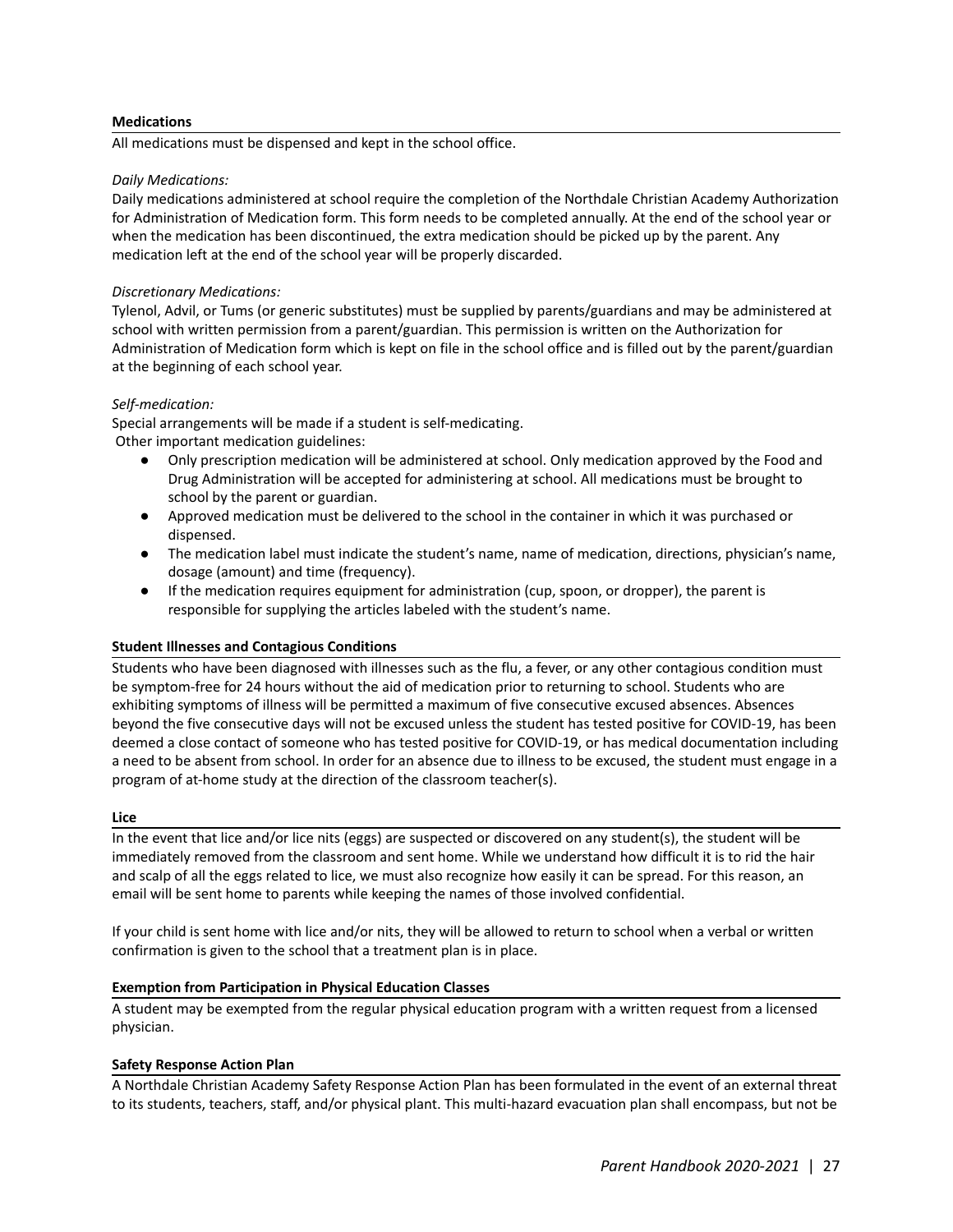limited to, evacuations for fires, hurricanes, tornadoes, other hazardous storms or disasters in which serious bodily injury might occur, hostage siege, terrorist activities, and bomb threats. The plan is reviewed annually and updated as needed.

The Safety Response Action Plan will assist teachers, school administrators, and others in preparing for, responding to, and recovering from emergency incidents on school grounds.

#### **Emergency Evacuation Drills and Reporting**

In compliance with state regulations, evacuation fire drills are performed once a month and twice in the first two weeks of the school year. Tornado and code red (lockdown) drills are practiced once per year or at administrative discretion. For the safety of all, detailed drill procedures are shared and periodically reviewed in each classroom.

#### **Emergency School Closing**

In most cases, Northdale Christian Academy will follow the decision of the Hillsborough County Public Schools (HCPS) in terms of school closings or late starts. In situations where the safety of our students is not at risk and the continuation of the normal school day routine is deemed beneficial, Northdale Christian Academy reserves the right to continue regularly scheduled school days. In such a case, the decision to deviate from the plan of the HCPS will be made by the SMB. If Northdale Christian Academy is to be closed due to an emergency such as inclement weather, notification will be made via text message, email, and the school Facebook page. If students must be evacuated during the school day, NCA will follow Hillsborough County evacuation procedures.

#### **Mandatory Reporting of Suspected Abuse**

The principal, pastor, and teachers of Northdale Christian Academy are required by law to report incidents of suspected sexual, emotional, physical, or other abuse and neglect to the proper authorities. Under this law, parents are not notified of the report.

### **HOMEWORK**

Homework is a valuable part of the educational experience that supports or reinforces material taught in the classroom. Generally, students in grades K-2 have limited homework. Students in grades 3-4 can expect an average of 15-30 minutes per day. Students in grades 5-6 can expect an average of 30-45 minutes per day. Students in grades 7-8 can expect an average of 45-60 minutes per day. Homework generally consists of ongoing projects and unfinished daily classwork. Homework is healthy when it:

- Reinforces skills taught previously in the classroom
- Prepares students for new information
- Promotes creative thinking and independent research
- Communicates with parents the ongoing classroom learning
- Instills a sense of responsibility and personal accountability
- Helps to develop productive study habits and self-discipline

Parents should help their child set aside a quiet place and regular time for study each evening. Additionally, parents are encouraged to monitor their child's homework using the school assignment notebook (grades 3-8). Scheduling a quiet reading time and limiting screen time will also help to improve overall school performance.

Parents who find that their child consistently has no homework, spends an inordinate amount of time on homework assignments, or is experiencing difficulty should feel free to contact his/her child's teacher.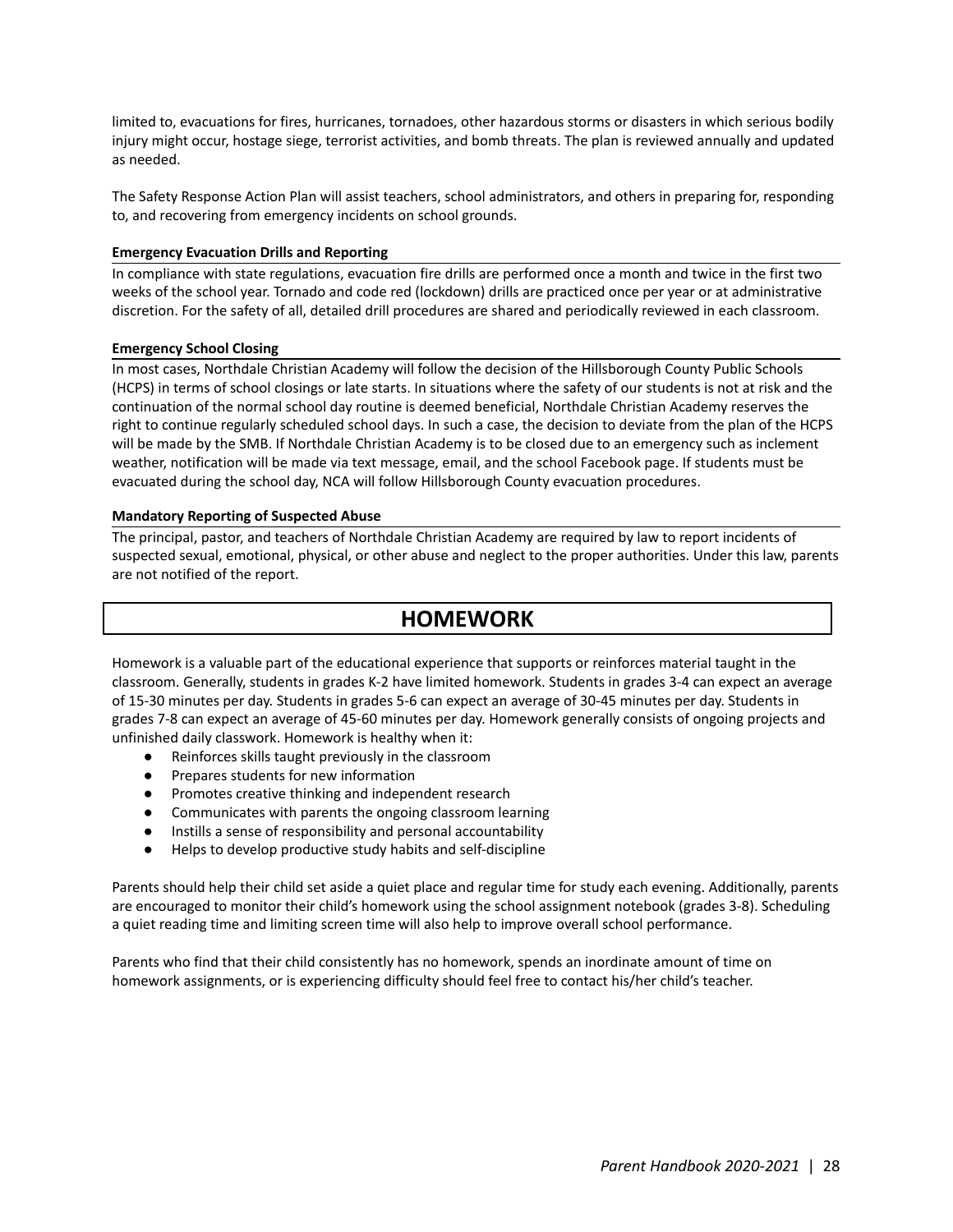### **LUNCH & SNACKS**

It is important that the school be kept clean and picked up throughout the lunch period. Faculty and staff members generally provide lunch supervision, unless special arrangements have been made with a parent volunteer. Students are expected to help keep the area clean.

- Students may either bring their own lunches or purchase a commercially prepared hot lunch on scheduled days. Students who bring food from home are encouraged to pack healthy lunches and snacks.
- A commercially prepared lunch is available on Mondays, Wednesdays, and Fridays through School Eatery. Lunches are ordered by the parents directly through School Eatery.
- Ordering lunches is optional, and the costs of lunches are not included in the tuition and registration fees. Billing for School Eatery lunches is done directly with School Eatery according to their guidelines. Additional information is available on our website.
- Neither microwave ovens nor refrigerators will be available for student use. Students bringing lunches from home will be responsible for the safe storage of that lunch.
- Snacks are allowed during morning breaks and recess.
- Soda, carbonated, or caffeinated beverages are not permitted.

#### **Parties**

Many parents like to bring refreshments on their child's birthday. This may be done with prior approval from the classroom teacher. Because of time and space constraints, birthday celebrations at school should be kept short and simple and cannot be spontaneous. Arrangements must be made with the classroom teacher at least one day in advance. Additionally, if invitations for parties are handed out at school, everyone in the class must be invited. Invitations will be handed out at the end of the school day or at the teacher's discretion.

### **FACILITIES & PROPERTY**

#### **Curriculum and Instructional Materials**

- Students are expected to show proper care of all school-owned materials (both print and electronic). Curriculum and instructional materials are furnished by the School Ministry Board, and all students must assume full responsibility for the care of materials issued to them.
- Materials are issued by the teacher and must be returned to the same teacher upon completion of the school year or upon withdrawal from the school.
- Responsibility for curriculum materials rests with the student to whom the materials are issued.
- The full replacement cost will be collected for lost, destroyed, or unnecessarily-damaged materials (both print and electronic).
- Loss of curriculum materials due to theft or other circumstances is the family's responsibility and may result in replacement charges. If the materials are found and returned, the school will issue a refund to the family.

#### **Class Size Guideline**

The School Ministry Board and principal will make every effort to maintain student to teacher ratio in each of the classrooms. In multi-grade classrooms, the SMB has set the student to teacher ratio maximum of 22:1 (16:1 in the smaller classrooms).

#### **Lost and Found**

All lost and found articles will be taken to the lobby and put in the lost and found drawer. Items that are identified will be returned to their owners. At the end of the school year, all items that have not been retrieved will be donated to a local charity.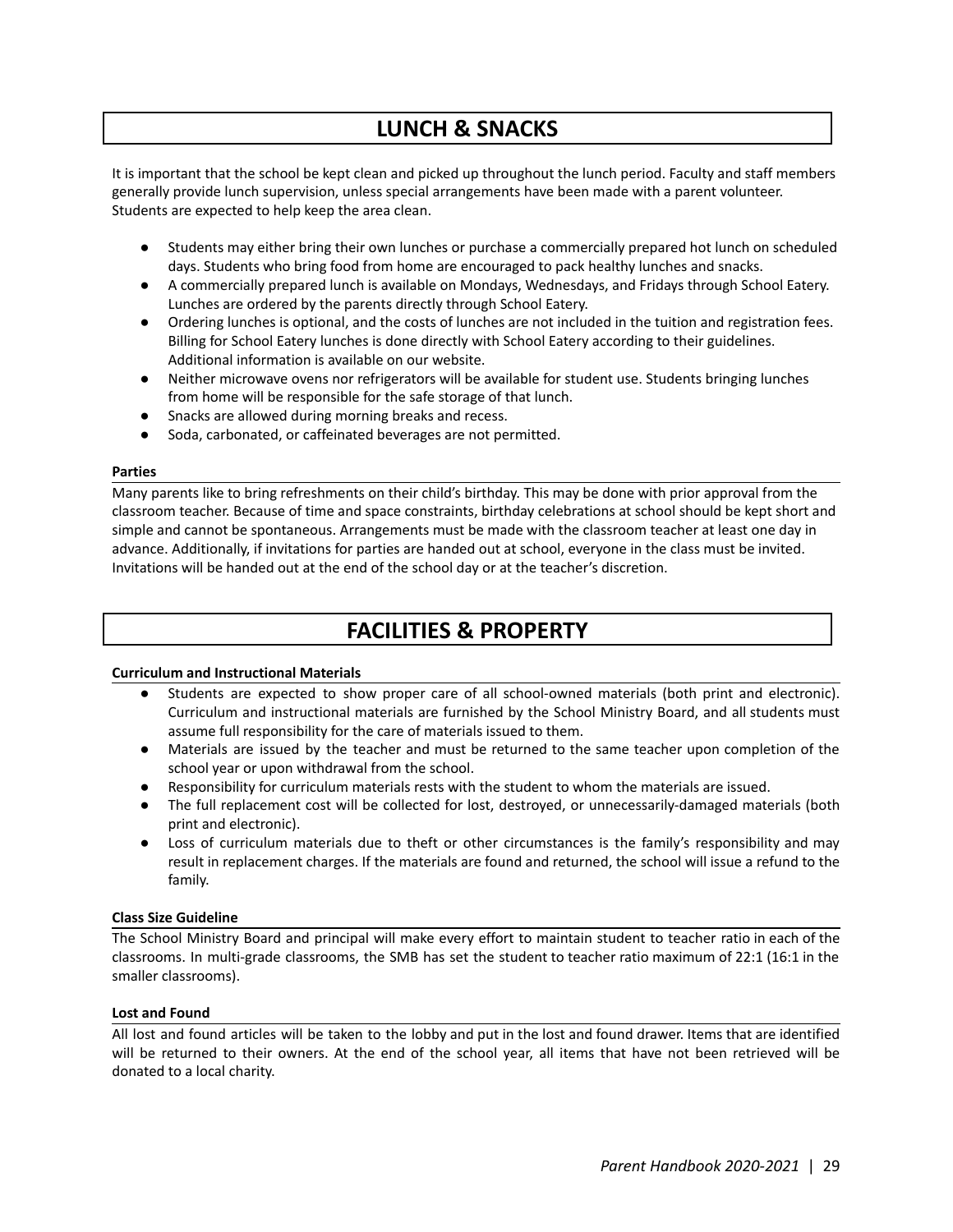#### **Visitors**

- 1) Visitors must receive approval from the principal 24 hours in advance to observe in the classroom. Advance notice is required to properly plan for this visit and ensure that legal rights are honored.
- 2) Teachers cannot stop classroom activities to hold parent conferences.
- 3) Students cannot arrange for their friends or relatives from other schools to visit the school at any time without the approval of the principal in advance.

#### **Telephone Use**

- 1) Students, except with permission from the faculty or staff, will not use the school telephones.
- 2) Only emergency messages will be taken for students.
- 3) Students will not be called from class to the telephone except in emergency cases. Parents will be requested to provide emergency information to the student's teacher or principal.

#### **Cell Phones and Wearable Technology**

A telephone is available for student use in the office for emergency purposes. NCA requires all cell phones be powered off and stored in the teacher-designated area while on campus (including dismissal and extended care). Wearable technology may not be used for communication. Students will not have access to cell phones during the school day, and any parental contact with a student should be through the main school phone. The cell phone will be returned to the student at the end of each school day.

#### **Personal Property and Electronic Devices**

- 1) Personal electronic devices (i.e. computers, tablets, smartphones, music players, radios, or electronic games) or any unnecessary devices deemed potentially disruptive will not be allowed at school.
- 2) Students bringing any electronic devices for a class project must make arrangements with the teacher or principal for safekeeping.
- 3) Students in extended care will not be permitted to use personal electronic devices as listed earlier.
- 4) Devices that are e-reader specific (function only for reading various forms of literature) will be used at the discretion of the teacher during the school day and during the extended care program.
- 5) The school does not accept responsibility for personal electronic devices or personal property of any kind.

Failure to comply with these guidelines may result in confiscation of electronic devices or personal property, and students may be subject to disciplinary action.

#### **Technology Acceptable Use Policy (TAUP)**

Technological resources, including computers and other electronic devices, with or without internet access, provide a unique opportunity to enhance instructional methods, appeal to different learning styles, and encourage exploration and individual creativity. It is the goal of Northdale Christian Academy to provide those resource opportunities to the students and staff.

With the use of technological tools comes attached a list of expectations and requirements. The TAUP covers various areas of student expectations and requirements, ranging from aspects of Christian conduct and etiquette to compliance with governmental laws.

The TAUP covers the following information:

- 1) Rules and requirements for hardware and software
- 2) Appropriate internet usage
- 3) Student safety
- 4) Privacy and intellectual property
- 5) Disclaimer
- 6) Consequences
- 7) Chromebook/iPad usage